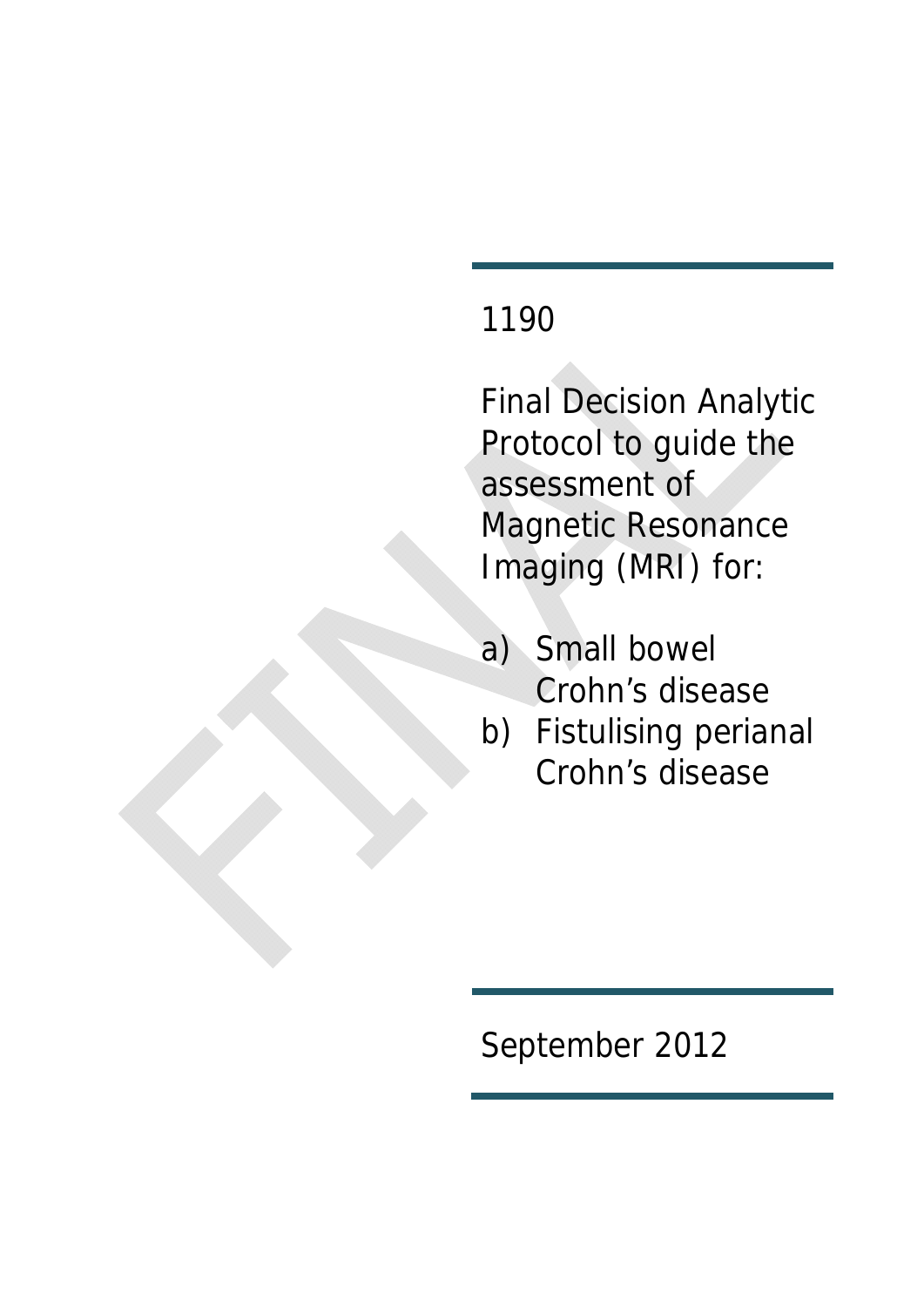## **Table of Contents**

| Outcomes and health care resources affected by introduction of proposed intervention 20 |
|-----------------------------------------------------------------------------------------|
|                                                                                         |
|                                                                                         |
|                                                                                         |
|                                                                                         |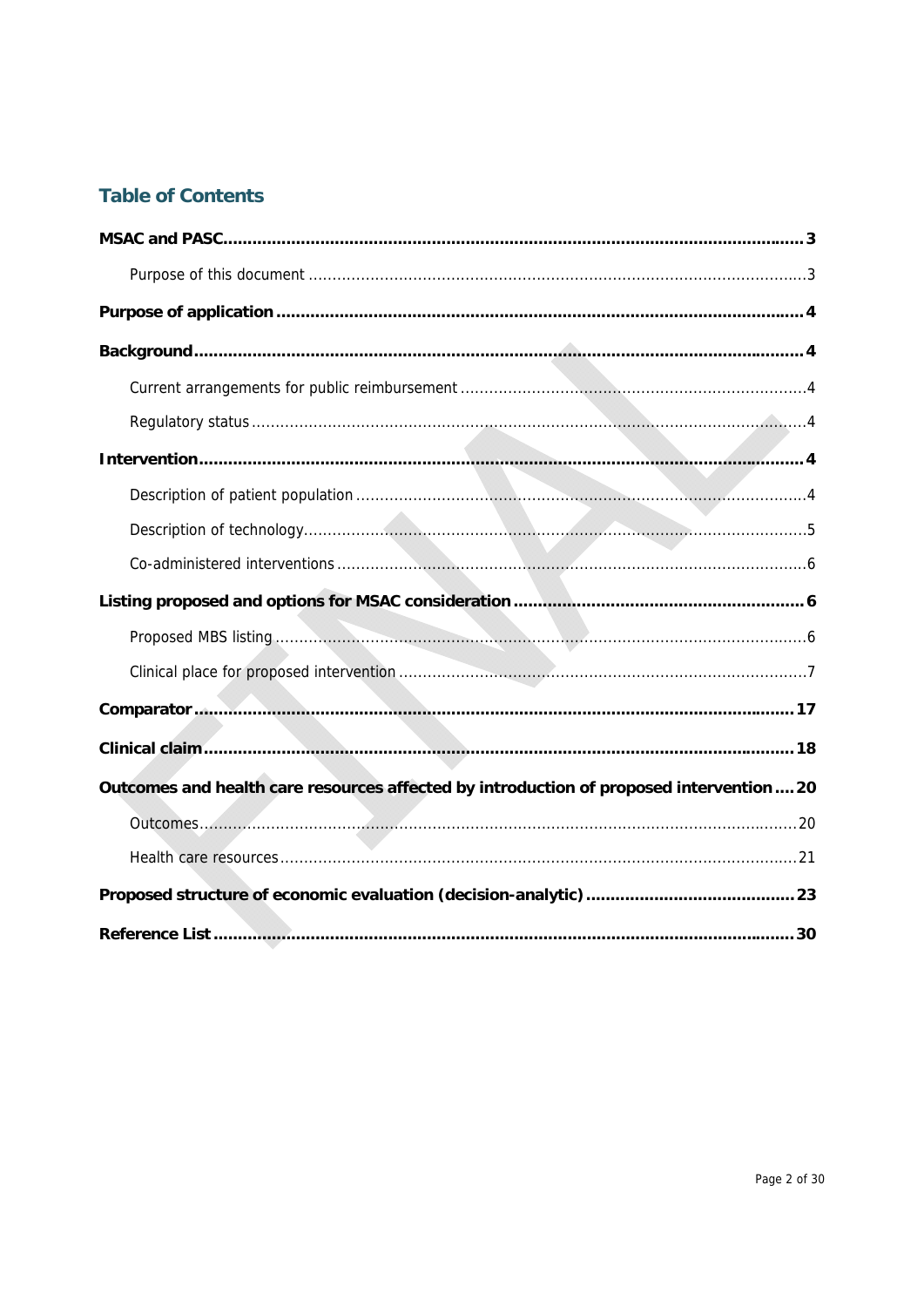#### **MSAC and PASC**

The Medical Services Advisory Committee (MSAC) is an independent expert committee appointed by the Minister for Health and Ageing (the Minister) to strengthen the role of evidence in health financing decisions in Australia. MSAC advises the Minister on the evidence relating to the safety, effectiveness, and cost-effectiveness of new and existing medical technologies and procedures and under what circumstances public funding should be supported.

The Protocol Advisory Sub-Committee (PASC) is a standing sub-committee of MSAC. Its primary objective is the determination of protocols to guide clinical and economic assessments of medical interventions proposed for public funding.

#### **Purpose of this document**

This document is intended to provide a draft decision analytic protocol that will be used to guide the assessment of an intervention for a particular population of patients. The draft protocol that will be finalised after inviting relevant stakeholders to provide input to the protocol. The final protocol will provide the basis for the assessment of the intervention.

The protocol guiding the assessment of the health intervention has been developed using the widely accepted "PICO" approach. The PICO approach involves a clear articulation of the following aspects of the research question that the assessment is intended to answer:

Patients – specification of the characteristics of the patients in whom the intervention is to be considered for use;

**I**ntervention – specification of the proposed intervention

**C**omparator – specification of the therapy most likely to be replaced by the proposed intervention **O**utcomes – specification of the health outcomes and the healthcare resources likely to be affected by the introduction of the proposed intervention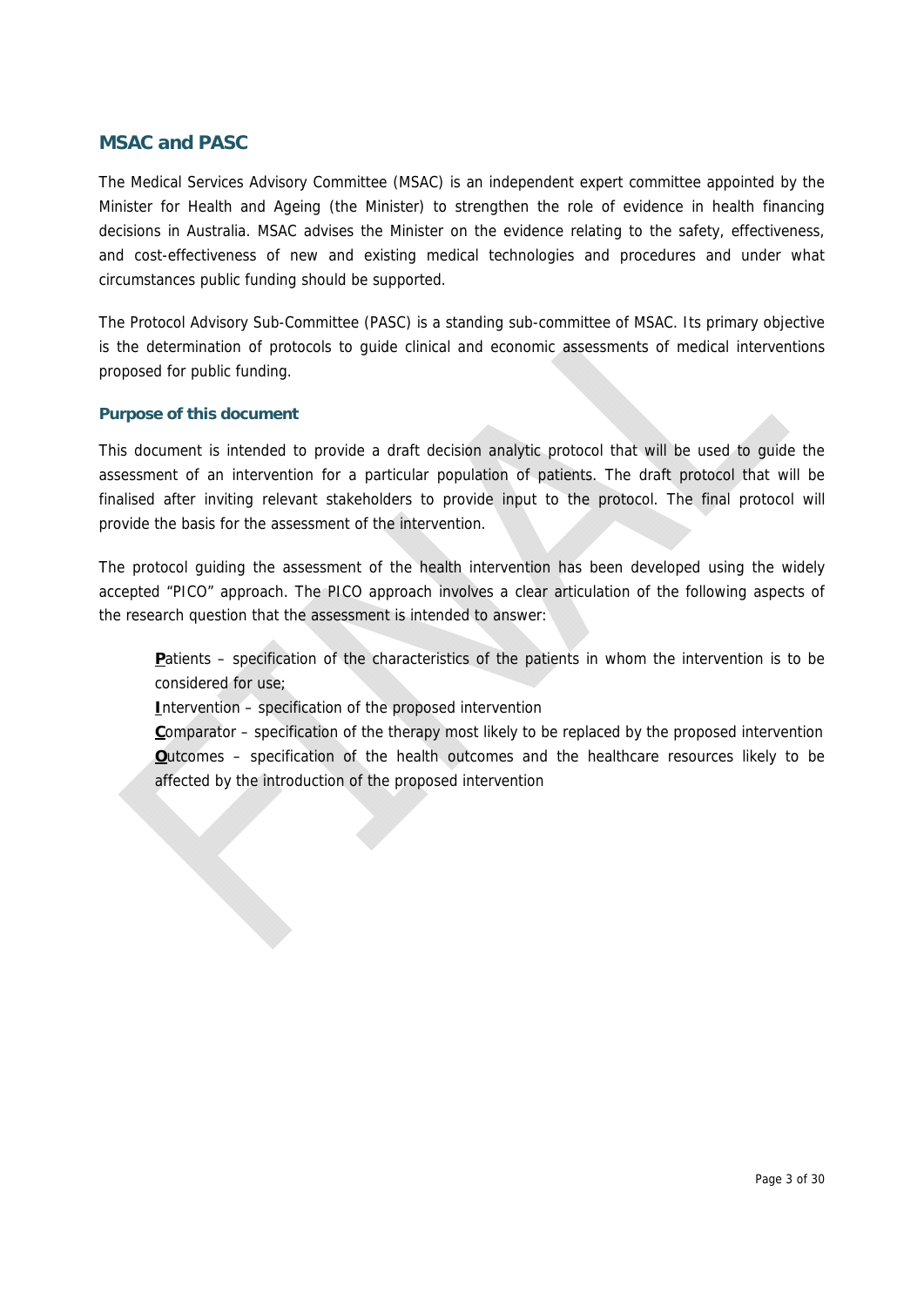## **Purpose of application**

A proposal for an application requesting MBS listing of MRI for patients with Crohn's disease was received from the Gastroenterology Society of Australia by the Department of Health and Ageing in July 2011. This Decision Analytic Protocol specifically looks at two populations:

- MRI small bowel in patients with small bowel Crohn's disease and
- MRI pelvis for patients with fistulising perianal Crohn's disease

The applicant notes that in the future it is intended that a separate application be made seeking MBS listing for MRI pelvis in patients with non-Crohn's disease related perianal fistulae.

## **Background**

#### **Current arrangements for public reimbursement**

MRI for Crohn's disease is not currently funded under the MBS. For patients to access MRI for this condition it would have to be on a self-pay basis. While the cost of MRI pelvis should be similar to other MBS MRI items (around \$400), the long patient preparation, scan duration and specialist expertise required to perform an MRI small bowel means that an MRI in this patient population is likely to cost more than an MRI for other conditions.

#### **Regulatory status**

MRI is currently available in public and private facilities in major centres in each state and territory. One hundred and thirty sites have been licensed by the Department of Health and Ageing to provide services that are eligible for funding under the MBS. From 1 November 2012 a further thirty sites will be fully licensed to provide eligible services in rural areas and 161 will have partial licenses.

#### **Intervention**

#### **Description of patient population**

#### **Crohn's Disease**

Crohn's disease is a chronic inflammatory disorder that can affect any part of the gastrointestinal tract from the mouth to the anus, but most commonly causes inflammation and ulceration of the ileum and the colon. It may cause the intestine to develop fistulae to the bowel or skin, or strictures causing narrowing of the bowel. Symptoms of Crohn's disease include diarrhoea, weight loss, rectal bleeding and fever. Complications may include rectal abscesses and fistulisation. Perianal fistulas are a frequent manifestation of Crohn's disease and may arise from inflamed or infected anal glands and/or penetration of fissures or ulcers of the rectum or anal canal (Schwartz & Herdman 2004). Consequences of perianal fistulas include perianal drainage, pain, dyspareunia and faecal incontinence.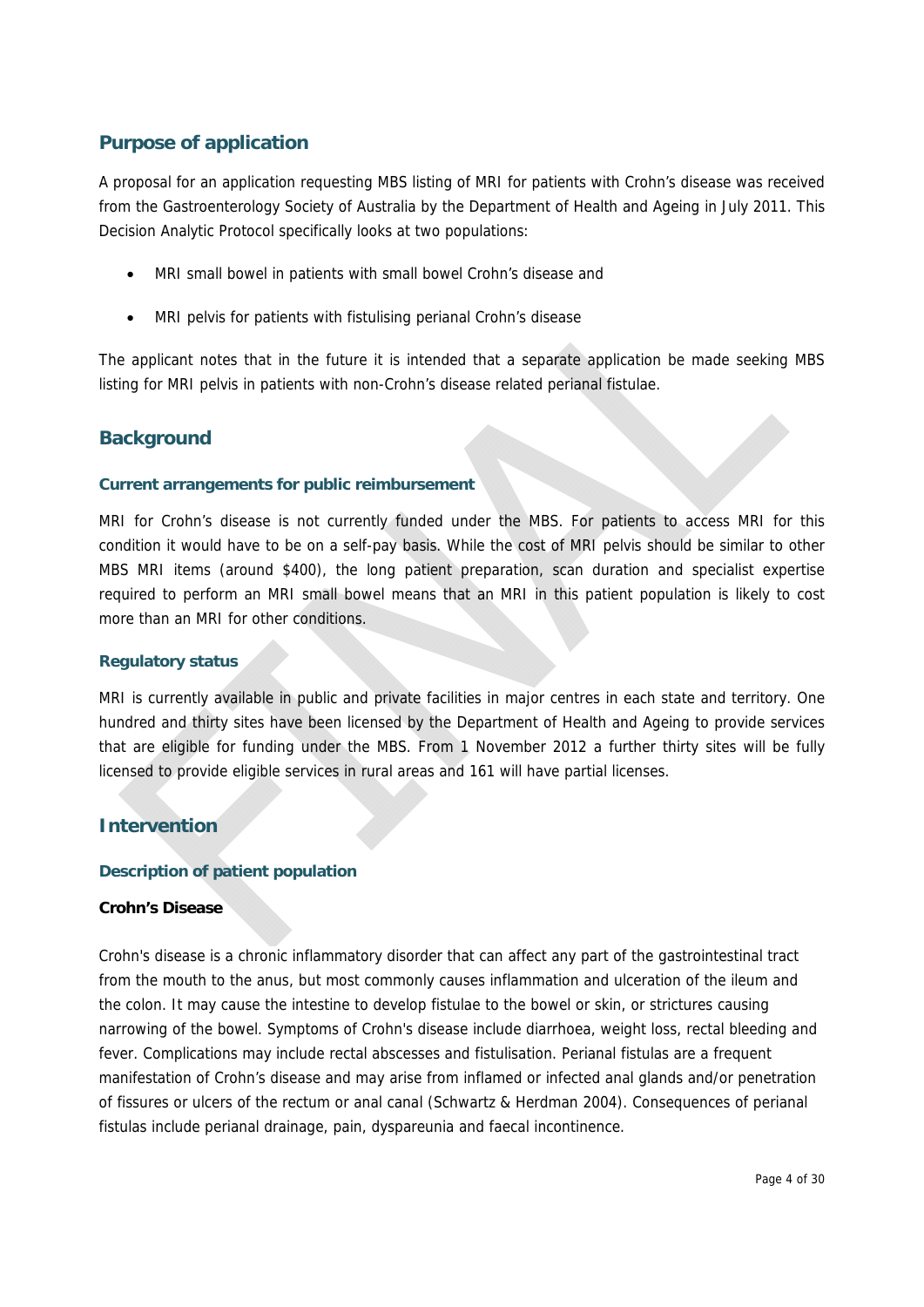Crohn's disease is most common in adolescents and young adults, but can occur at any age. Diagnosis is based on a composite of endoscopy, radiography and pathological findings. Management depends on the disease location, disease severity, and disease-associated complications (Lichtenstein et al 2008). Since there is no cure for Crohn's disease, the goals of treatment are to induce remissions, maintain remissions, minimise side effects of treatment, and improve quality of life. Non-surgical treatment for Crohn's disease includes dietary measures and drug therapy. Corticosteroids, antibiotics and anti TNF agents are used to induce remission, and immunosuppressive agents or maintenance anti TNF therapy to maintain remission. Surgical removal of the affected bowel is sometimes necessary but this is not curative as the disease can recur in other sites. Some people with Crohn's disease however have long periods of symptom-free remission.

#### **Description of technology**

#### **MRI**

MRI is an imaging technique that allows accurate visualisation of the entire gastrointestinal tract through the acquisition of multiplanar images with high-contrast resolution of the tissue. Bowel distension is needed to obtain optimal visualisation and is achieved through the use of a enteric contrast material. This may be administered orally (enterography) or through an enteric (nasojejunal tube). These techniques are referred to as MR enterography and MR enteroclysis respectively, with the term 'MRE' representing an abbreviation used to describe all small bowel MR techniques.

Improvements in MRI technology such as fast scanning techniques and the use of bowel antiperistaltic agents have permitted more accurate diagnosis of complications of Crohn's disease, including abscess, fistula and stenosis. MRI is also useful when ionising radiation is contraindicated such as in children and pregnant women or when patients are at risk of accumulating significant exposure from multiple diagnostic procedures, such as may occur in chronic, remitting and relapsing condition such as Crohn's disease.

Crohn's disease is a lifelong condition which often requires repeat diagnostic investigations to evaluate and assess disease; patients may undergo MRI as frequently as several times a year or not at all depending on their progress and disease severity.

Small bowel MRI is used in conjunction with enteric contrast material to achieve bowel distention (the exception to this is in pregnant women where the use of the contrast agent may not be used). As such small bowel MRI may involve preparatory drinking or enteral tube intubation about one hour before the test as well as insertion of an intravenous cannula for intravenous contrast. Similarly an MRI of the pelvis generally requires insertion of intravenous cannula and IV contrast. The actual MRI takes around 30 to 40 minutes depending on whether it is for the small bowel or for pelvis.

To perform a MRI in patients with Crohn's disease, a specialist radiologist with expertise in interpreting MRI scanning and familiarity with Crohn's disease would be needed. The scan, in order to attract a rebate, must also be requested by a specialist medical practitioner or consultant physician and be performed on a Medicare-eligible MRI unit by a Medicare-eligible provider, and be an MRI service listed in the MBS.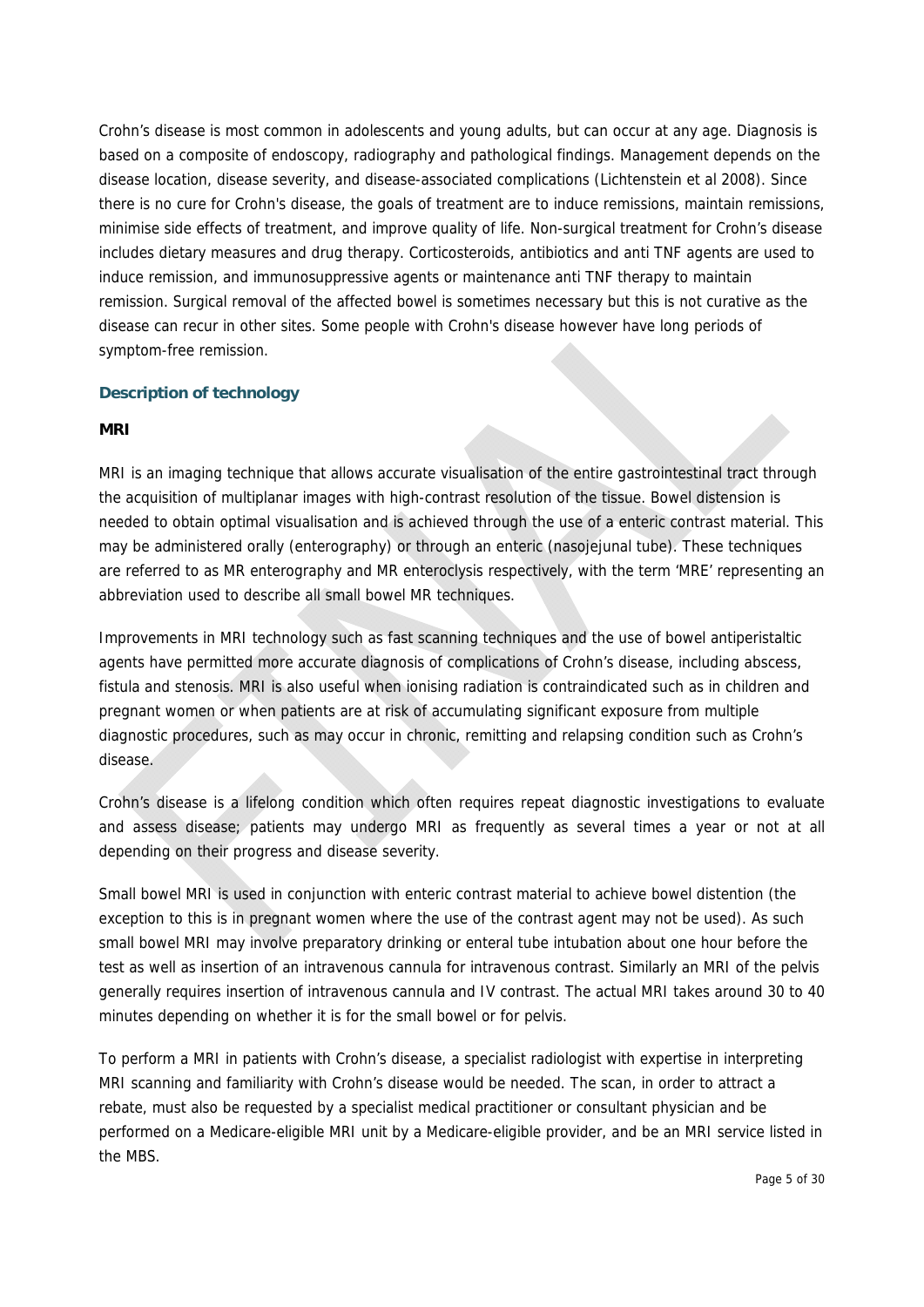#### **Co-administered interventions**

There is no single diagnostic test in the evaluation of patients with Crohn's disease. As such patients undergo a combination of clinical, laboratory, histological, endoscopic and imaging assessments including colonoscopy (MBS item 32090), gastroscopy (MBS item 30473), CT with or without enterography (MBS item 56507), small bowel radiology (MBS item 58915) and blood tests (MBS 66512). For patients with perianal disease surgical examination may also be undertaken (G44C – ARTG)

#### **Other related procedures**

Capsule endoscopy may also be used for the diagnosis of suspected uncomplicated small bowel Crohn's disease. It is however contraindicated in patients with complicated small bowel disease since the capsule may become lodged thereby requiring surgical removal. It is also contraindicated in pregnant women. Capsule endoscopy is therefore not listed as a comparator in this review since its application is in relation to different circumstances from which this submission is based.

## **Listing proposed and options for MSAC consideration**

#### **Proposed MBS listing**

MRI is proposed for patients with small bowel Crohn's and fistulising perinanal disease in the following indications:

- Evaluation of disease extent at time of initial diagnosis of Crohn's disease
- Evaluation of exacerbation/suspected complications of known Crohn's disease
- Evaluation of known or suspected Crohn's disease in pregnancy
- Assessment of change to therapy in patients with Crohn's disease

At the April PSAC meeting it was noted that the descriptor and the fee would need further discussion and that separate descriptors and fees would be needed to distinguish between MR enterography and MR enteroclysis. In response to these comments the RANZCR recommended that a separate fee of \$265.25 be established for the MRI enteroclysis procedure; comprising \$130 for the naso-jejunal tube and \$135.25 for the procedure (which is the same procedure fee that applies to the Double Contrast Barium Enema procedure item 58921). These comments were presented at the August PASC meeting and are reflected in Table 1.

A fee of \$627.50 was suggested for the MRI small bowel procedure which is considered equivalent in complexity to MRI item 63473 (staging of cervical cancer).

It was also noted in the RANZCR response that the current MRI Schedule includes a separate modifying item (MBS item 63491) to be claimed when contrast is used which attracts a fee of \$44.80.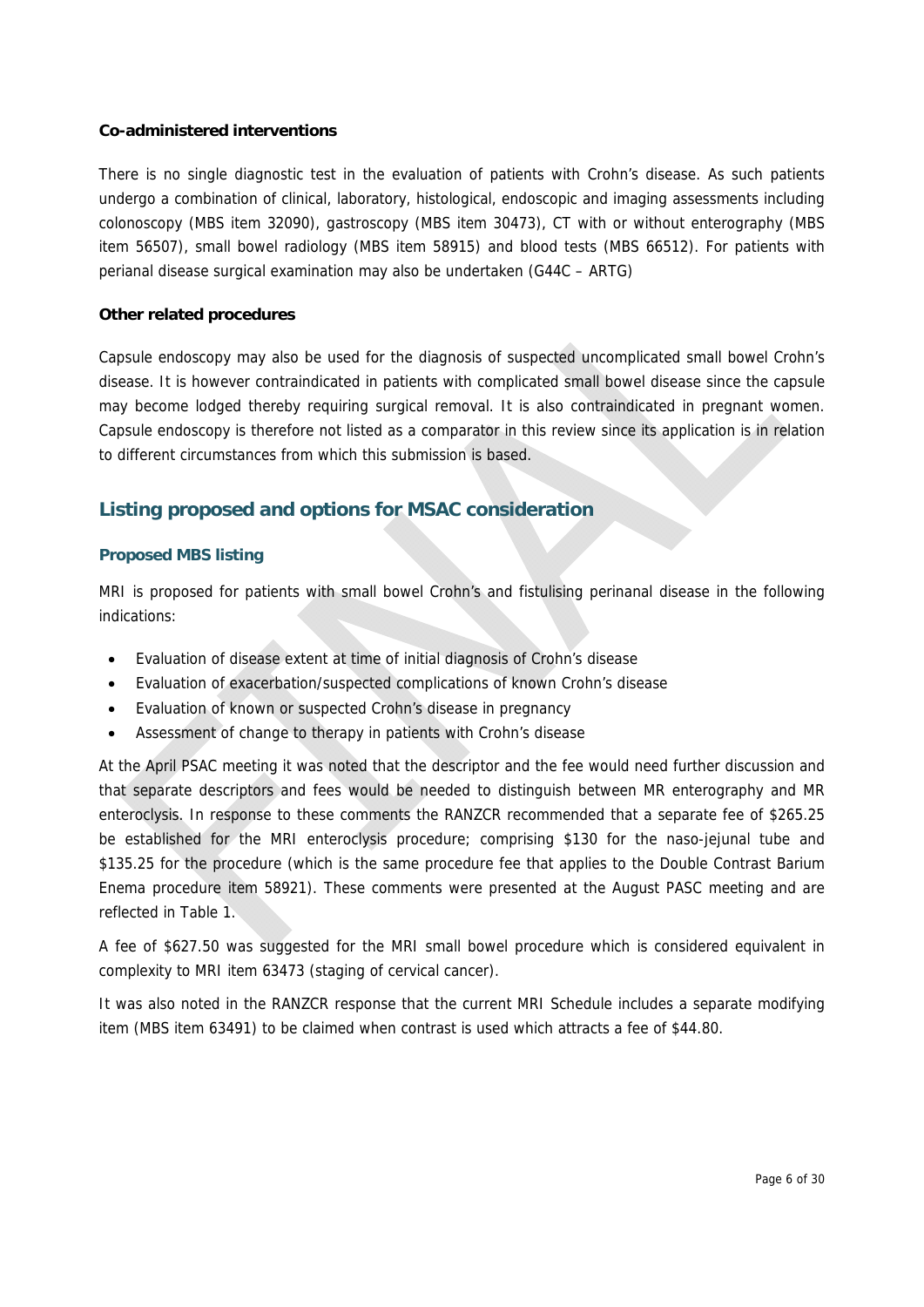#### **Table 1: Proposed MBS item descriptor for MRI for small bowel Crohn's disease with and without contrast agent**

| Category 5 - Diagnostic Imaging Services                                                                                                         |
|--------------------------------------------------------------------------------------------------------------------------------------------------|
| MRI to evaluate small bowel Crohn's disease. Medicare benefits are only payable for this item if the service is provided to patients for:        |
| (a) Evaluation of disease extent at time of initial diagnosis of Crohn's disease                                                                 |
| (b) Evaluation of exacerbation/suspected complications of known Crohn's disease                                                                  |
| (c) Evaluation of known or suspected Crohn's disease in pregnancy                                                                                |
| (d) Assessment of change to therapy in patients with small bowel Crohn's disease                                                                 |
| NOTE 1: Assessment of change to therapy can only be claimed once in a 12 month period.<br>Fee: $$627.50$ Benefit: 75% = $$470.6385\%$ = \$533.38 |
| MRI enteroclysis for Crohn's disease. Medicare benefits are only payable for this item if the service is related to item XXXX :                  |
| Fee: \$265.25 Benefit: 75% = \$198.94 85% = \$225.46                                                                                             |
|                                                                                                                                                  |

For patients with fistulising perinanal Crohn's disease the following indications are proposed:

- Evaluation of pelvic sepsis and fistulas associated with established or suspected Crohn's disease
- Assessment of change to therapy to treatment of pelvis sepsis and fistulas from Crohn's disease

A scheduled fee of \$403.20 has been proposed by the applicant given that MRI Pelvis is similar in complexity and time to MBS item 63482 MRI of pancreas and biliary tree. Similarly to the above item(s) the MRI Schedule includes a separate modifying item to be claimed when contrast is used (MBS item 63491), rather than having separate items with and without contrast agent.

#### **Table 2 Proposed MBS item descriptor for MRI for fistulising perianal Crohn's disease**

|                                               |                                                                                                   | Category 5 - Diagnostic Imaging Services                                                                                                   |
|-----------------------------------------------|---------------------------------------------------------------------------------------------------|--------------------------------------------------------------------------------------------------------------------------------------------|
|                                               |                                                                                                   | MRI for fistulising perianal Crohn's disease. Medicare benefits are only payable for this item if the service is provided to patients for: |
| $\bullet$                                     | Evaluation of pelvic sepsis and fistulas associated with established or suspected Crohn's disease |                                                                                                                                            |
| ٠                                             | Assessment of change to therapy of pelvis sepsis and fistulas from Crohn's disease                |                                                                                                                                            |
|                                               | NOTE 1: Assessment of change to therapy can only be claimed once in a 12 month period.            |                                                                                                                                            |
| Fee: $$403.20$ 75% = $$302.4085%$ = $$342.72$ |                                                                                                   |                                                                                                                                            |

#### **Clinical place for proposed intervention**

Most cases of Crohn's disease can be diagnosed by ileocolonoscopy which permits examination of the inner lining of the anus, rectum, large bowel and terminal ileum. However ileocolonoscopy cannot always be completed and there are several disadvantages including the invasiveness of the test, the risk of bowel perforation as well as the relative poor patient acceptance of the test. It also cannot effectively assess perinanal fistulae and cannot examine the small bowel apart from the last few centimetres.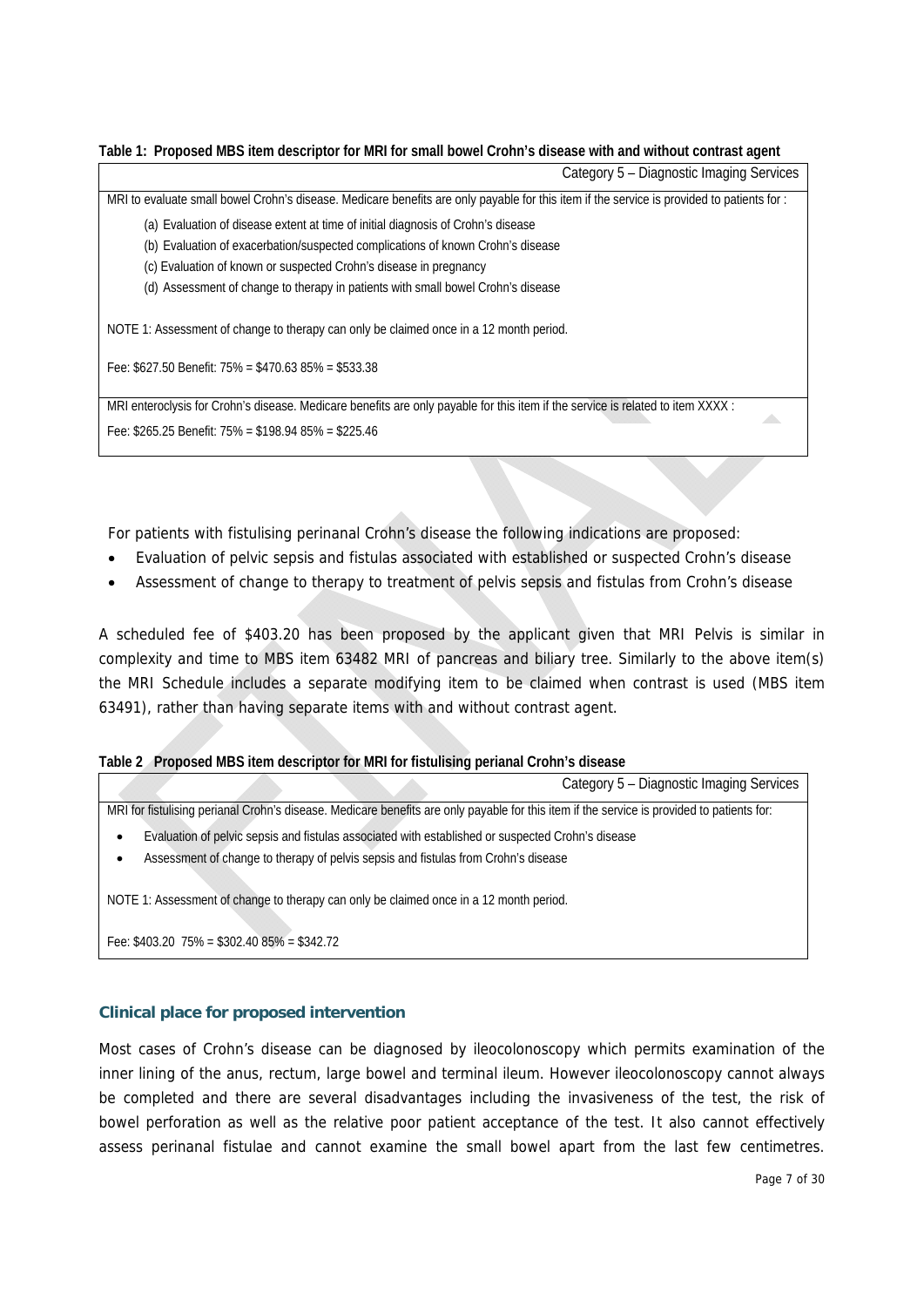Consequently ileocolonoscopy is largely used to make a diagnosis of Crohn's disease, but not often utilised in assessing patients or evaluating for complications of Crohn's disease. As such other imaging techniques including CT, ultrasonography and MRI have been increasingly used for evaluation of patients with Crohn's disease. The choice between imaging techniques is usually determined by local preference and patient's preparedness to pay for MRI.

#### **MRI for patients with small bowel Crohn's disease**

Currently CT scan or small bowel barium follow through (SBFT) are performed to evaluate small bowel Crohn's disease, usually in the clinical context where there is a suspicion of complicated small bowel Crohn's disease (e.g. intestinal stricture or obstruction; intra-abdominal perforation, abscess or fistula). The use of SBFT is now mostly used when CT or MRI services are not available.

#### Evaluation of disease extent at time of initial diagnosis of Crohn's diagnosis

In this indication MRI is proposed as a **replacement** to CT and SBFT in patients with newly diagnosed Crohn's disease (e.g. on the basis of endoscopy or surgery) and where small bowel involvement is clinically suspected. The main purpose is to inform clinicians about the extent of disease, and whether intestinal complications are already present.

#### Evaluation of exacerbation/suspected complications of known Crohn's disease

In this indication MRI is proposed as a **replacement** to abdominal CT and SBFT that are currently used to investigate patients with suspected complications from small bowel Crohn's disease. MRI is reported to be much more accurate than SBFT but similar in sensitivity and specificity to CT and avoids the radiation risk associated with these tests (American College of Radiology 2011). A further advantage of MRI over CT is that it can distinguish inflammatory Crohn's disease of the small bowel from complicated small bowel Crohn's disease (fibrotic or fistulising disease). This distinction is clinically important since treatment options differ for the two circumstances (medical treatment for inflammatory disease; surgery for some intestinal complications) and the findings could help determine which therapeutic approach is taken or lead clinicians to an early surgical approach if medical management fails. According to the applicant however there will still be a requirement for abdominal CT scanning to be listed for this indication. This is because in a significant minority of cases (approx 10%) patients present in emergency circumstances and CT scanning is more readily available at most centres when imaging is required emergently. For the remainder of patients in whom the semi-elective evaluation of suspected complications is required, MRI would be a replacement to abdominal CT or small bowel follow through.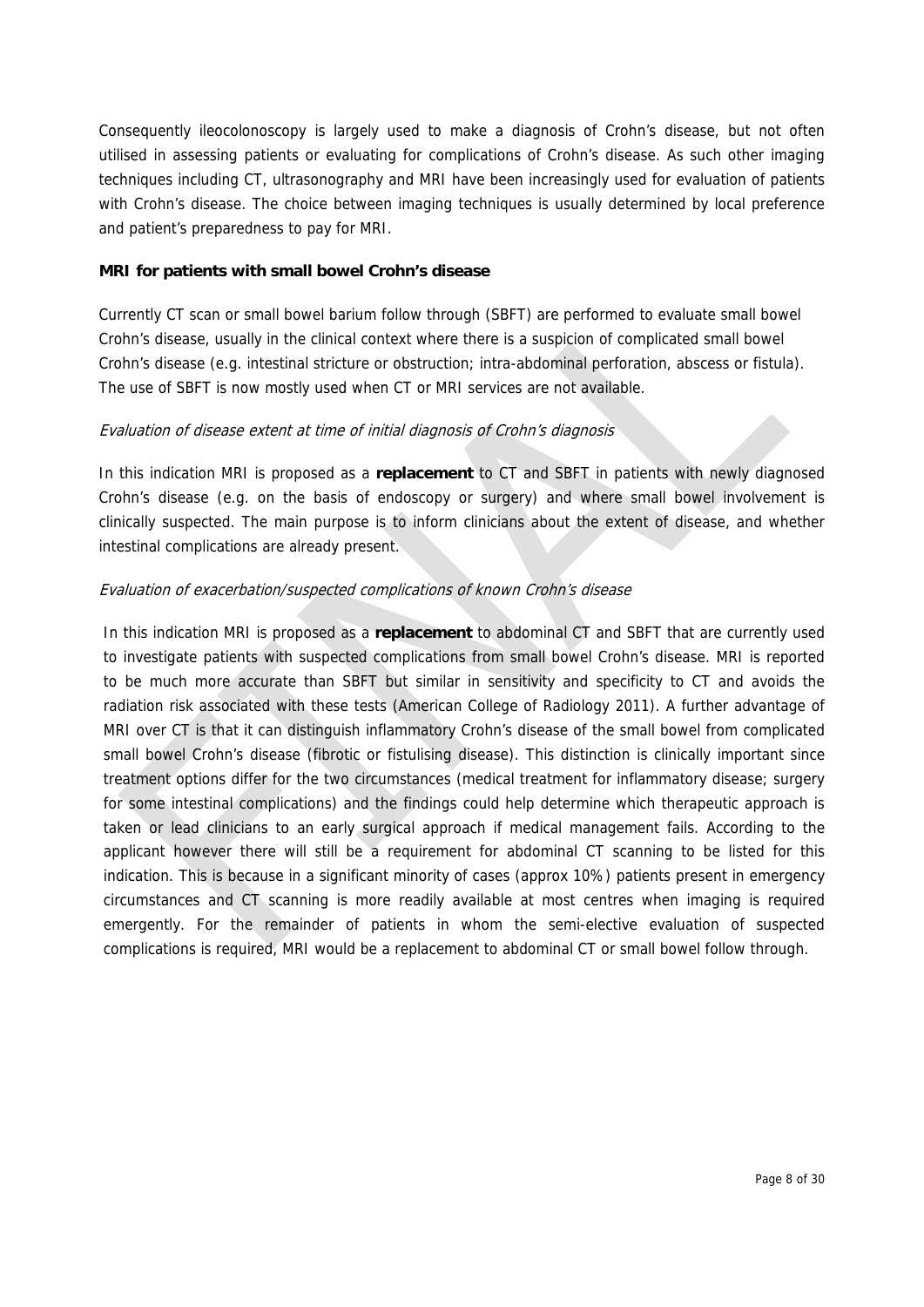#### Evaluation of known or suspected Crohn's disease in pregnancy

In this indication however MRI is proposed as a **replacement** to ultrasound since alternative radiological options such as CT scan or SBFT are generally avoided due to the foetal radiation risk. Endoscopy which is invasive and associated with a need for vigorous bowel preparation and intravenous sedation is also generally contra-indicated. Abdominal ultrasound is the current comparator that is used in clinical practice for this indication, but its sensitivity is low. In this population MRI is expected to be able to provide information on confirmation on diagnosis, assessment of extent of small bowel involvement and identification or the presence of small bowel complications. It would be anticipated that a requirement for MRI small bowel investigation would be highly exceptional.

#### Assessment of change to therapy in patients with Crohn's disease

In clinical practice, assessing therapeutic response is generally done by measuring change in symptoms or blood or faecal markers of inflammation. Endoscopic or imaging (CT or SBFT) is indicated when patients symptoms have not resolved or getting worse in spite of treatment; there is a discrepancy between symptoms and blood or faecal tests (or a decision has to be made as to whether to proceed with different medical management or to pursue surgery. This type of investigation may be required on more than one occasion during a patient's life, and MRI offers a non-invasive accurate alternative without the risk of ionising radiation

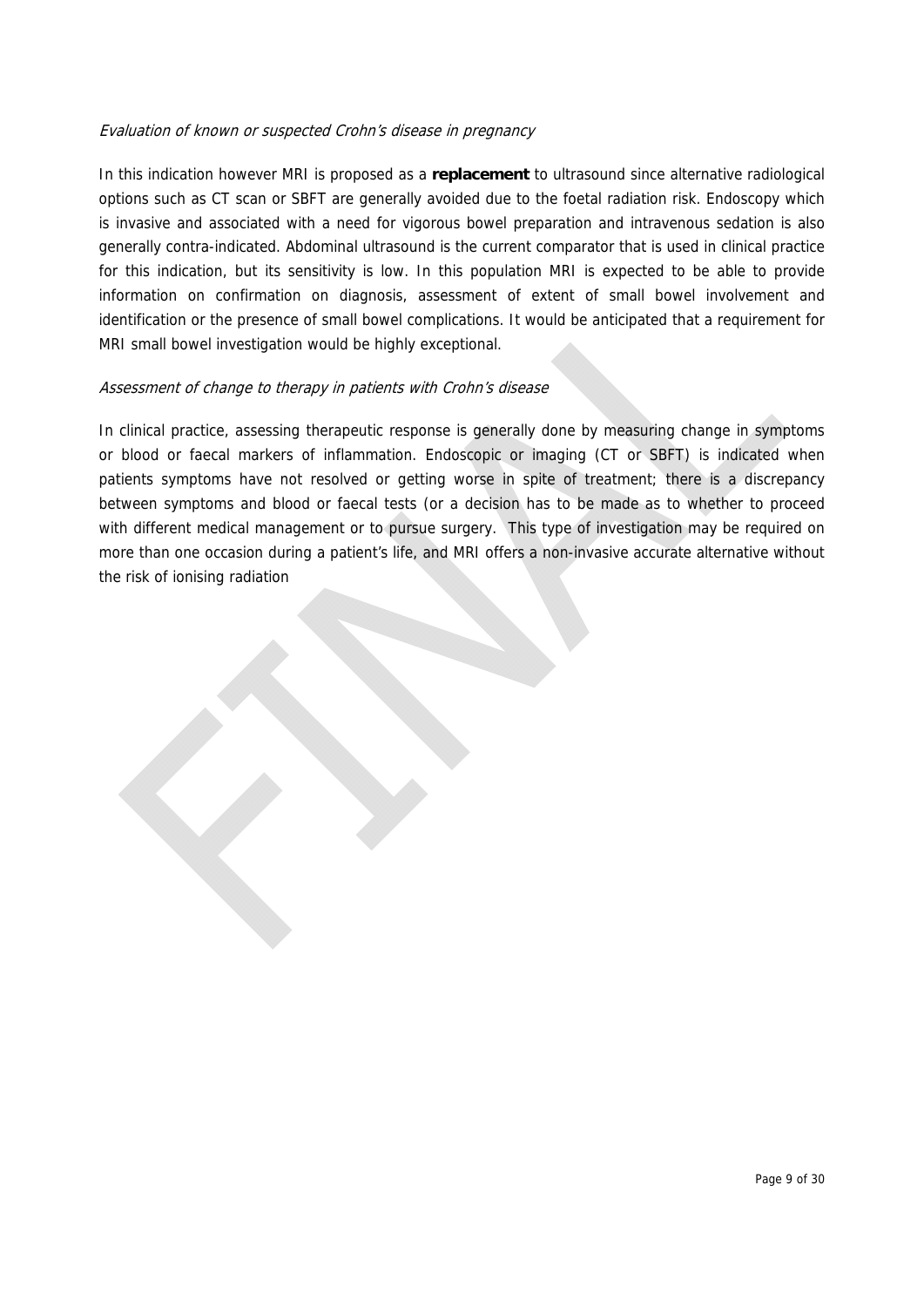#### **MRI for patients with fistulising perianal Crohn's disease**

Currently there is no satisfactory non-invasive radiological option for evaluating perianal fistulisling Crohn's disease. Surgical examination is considered the gold standard in acute deterioration of perianal sepsis, but is invasive. Expertise with endoscopic (endoanal) ultrasound in Australia is limited, and CT scanning is not sufficiently sensitive for this purpose( Horsthuis et al 2005).

#### Evaluation of pelvis sepsis and fistulas associated with established or suspected Crohn's disease

In this indication MRI is proposed as a **replacement** to surgical assessment or endoanal ultrasound. MRI pelvis is able to define the anatomical configuration of a fistulous track thereby providing information to determine whether or not surgery is necessary and to assist with surgical planning. Knowing in advance the anatomy of a complex fistula greatly assists the surgeons make informed decisions. In current practice, surgical assessment [examination under anaesthesia (EUA)] and exploration is often undertaken to evaluate pelvic fistulising Crohn's disease. However surgical assessment is expensive, limited in availability, and carries the risk of damaging the anal sphincter leading to incontinence. Definitive surgery is required in certain circumstances when a perianal abscess or fistula track needs to be drained. Endoanal ultrasound is operator dependent, and expertise with this investigation in Australia is very limited. In any case it has limited capacity to examine distances beyond the bowel wall, and cannot delineate major complex fistulas that run several centimetres away from the intestinal lumen (e.g. ischiorectal abscesses). This is a crucial deficiency of endoanal ultrasound, since exclusion of a pelvic collection is mandatory before intensive medical therapy can be started. MRI is the only non-invasive means able to accurately direct treatment.

#### Assessment of change to treatment in patients with pelvis sepsis and fistulas from Crohn's disease

Assessment of treatment response is based currently on clinical groups (mainly symptoms including pain and draining), and if indicated, EUA. MRI pelvis will assist in deciding whether or not medical treatment should be continued, including alternative medical treatment and whether or not surgery is an option (Gligorijevic et al 2010).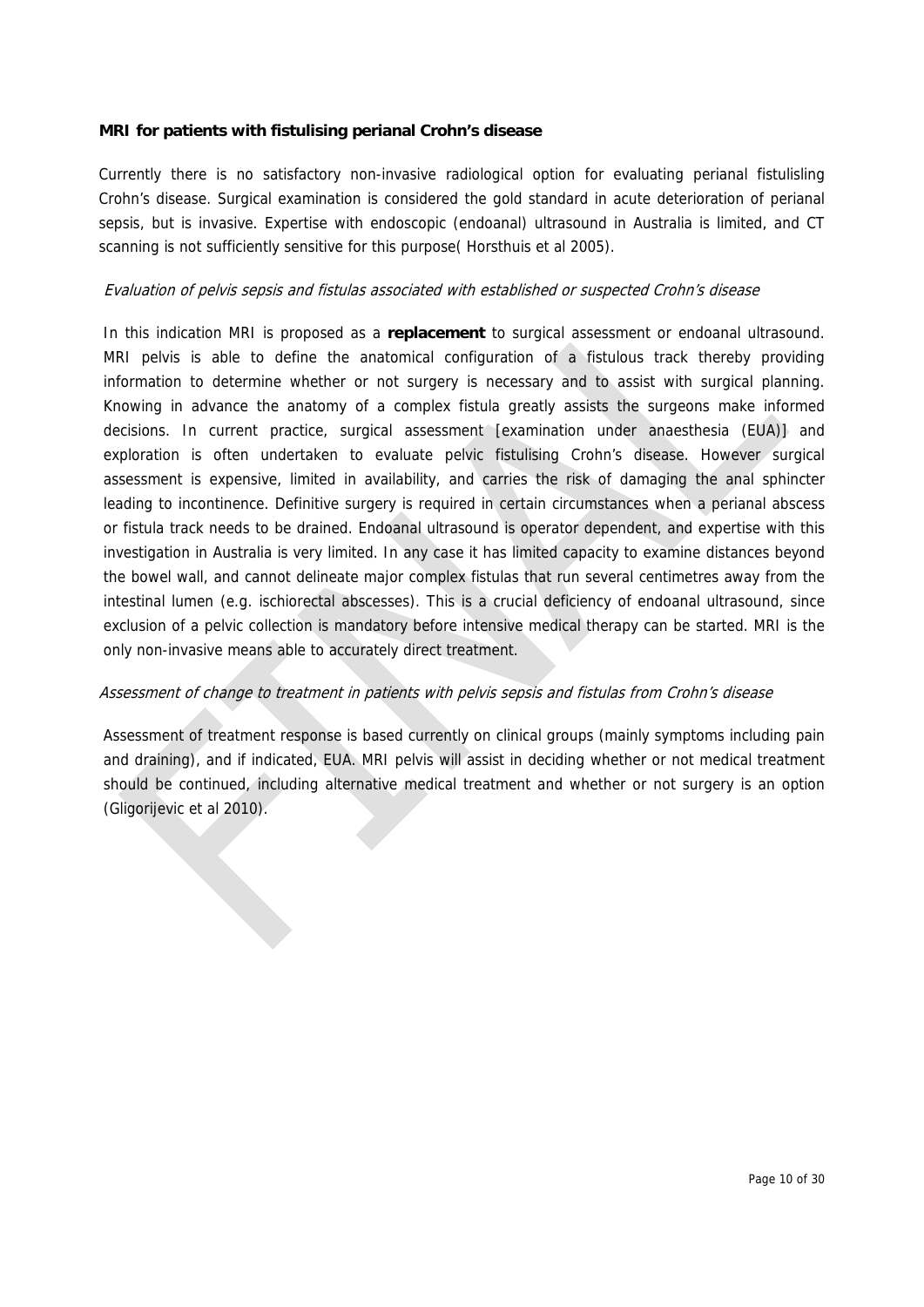**Figure 1** *Evaluation of disease extent at time of initial diagnosis of Crohn's diagnosis\** 



\**Medical treatment may include corticosteroids, anti-inflammatories and biological agents or nutritional therapy. For patients undergoing medical treatment, response to treatment would be evaluated (see Figure 4)*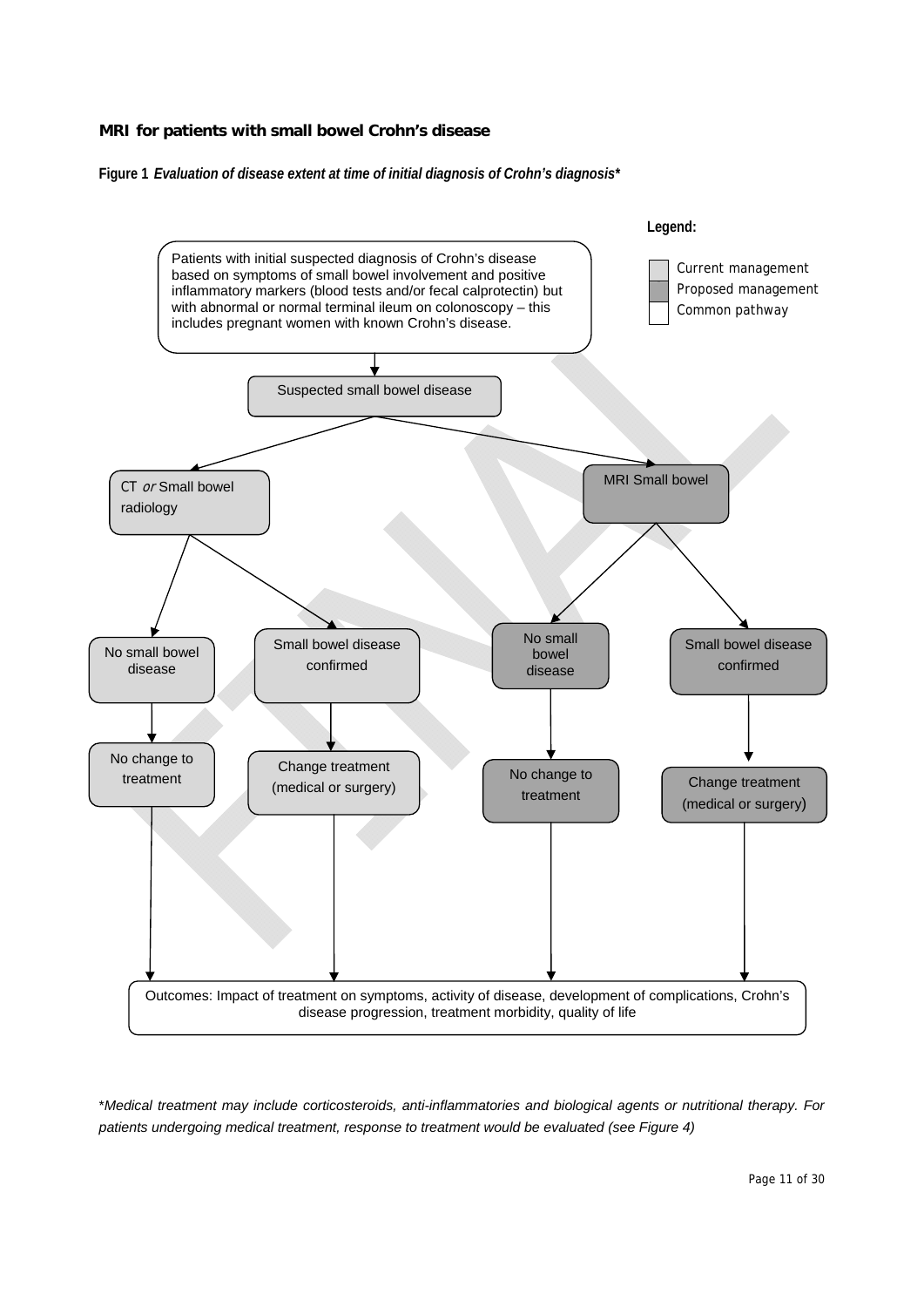**Figure 2** *Evaluation of exacerbation/suspected complications of known Crohn's disease\** 



\*Medical treatment may include corticosteroids, anti-inflammatories and biological agents. For patients undergoing medical treatment, response to treatment would be evaluated (see Figure 4)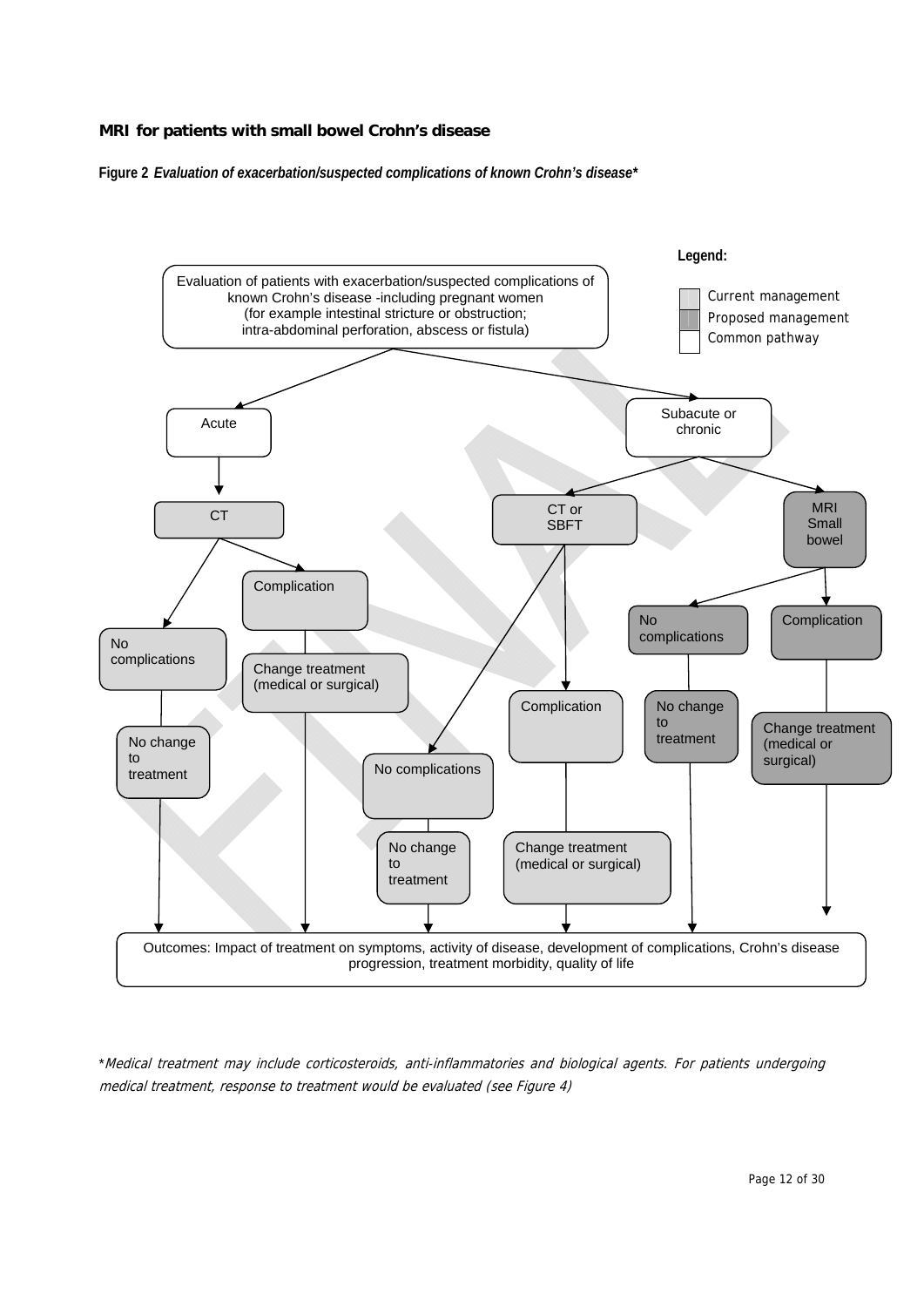*Figure 3 Evaluation of suspected Crohn's disease in pregnancy* 



This flowchart is adapted from the MSAC review of Capsule endoscopy for the diagnosis of suspected small bowel Crohn's disease MSAC Application 1146(MSAC 2011) where MRI was considered as a comparator. The assumption is that the clinical management of pregnant women should be the same as for all symptomatic patients but the choice of test is guided by safety concerns.

It should be noted that this algorithm only addresses suspected disease – the populations in Figure 1 and 2 incorporate pregnant women and address issues around known disease.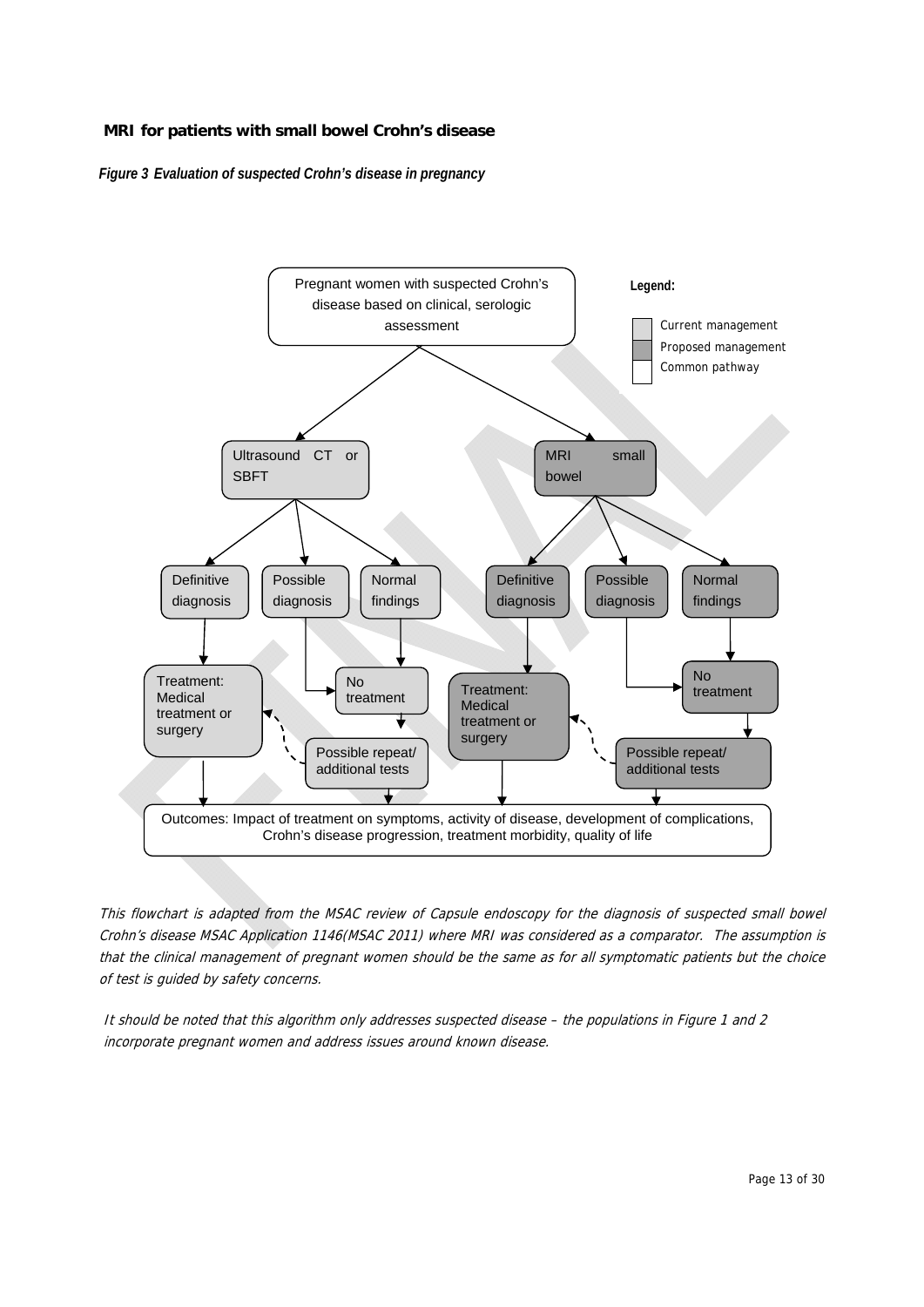**Figure 4** *Assessment of change to therapy in patients with Crohn's disease* 

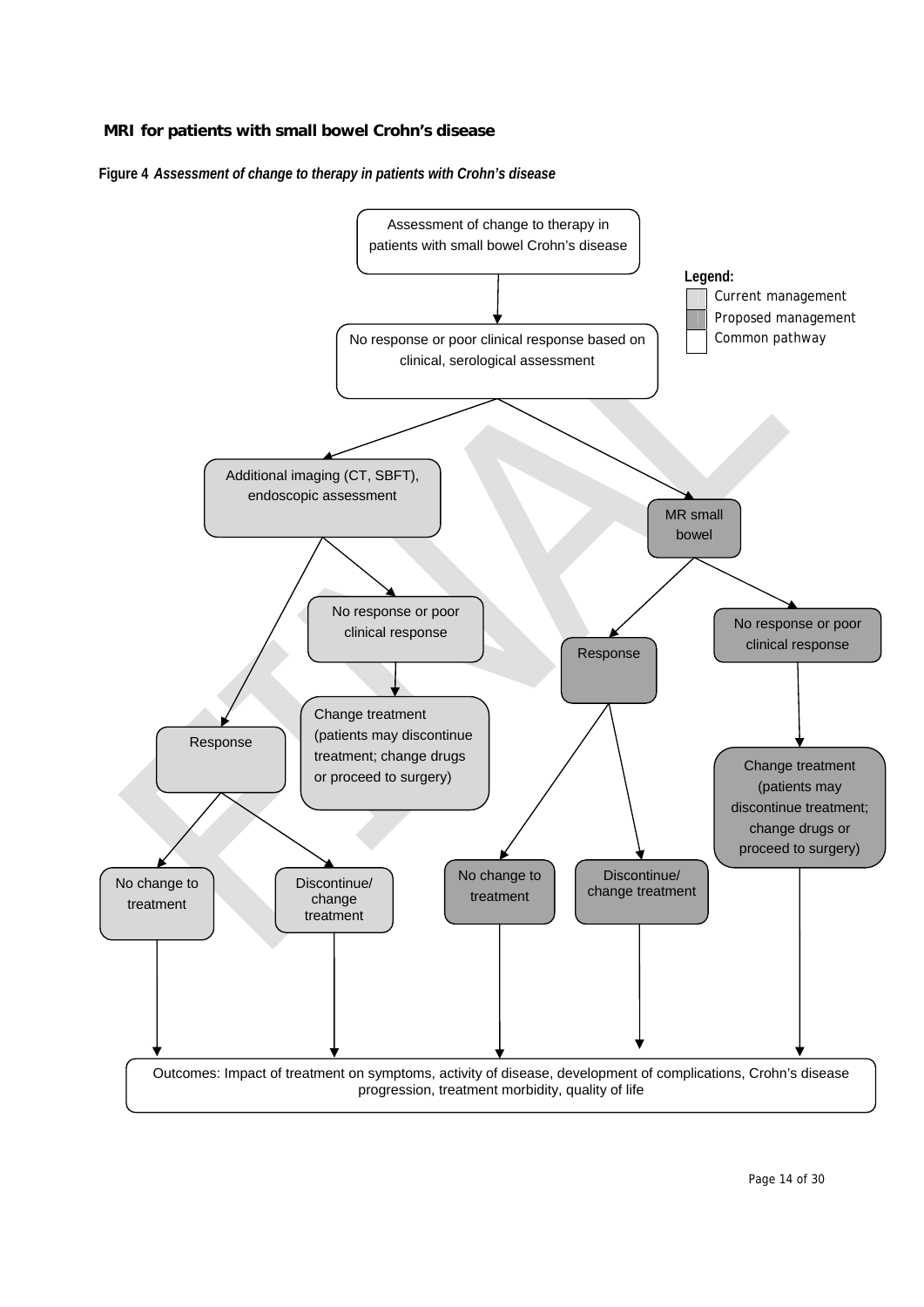#### **MRI for patients with fistulising perianal Crohn's disease**

**Figure 5 E***valuation of pelvic sepsis and fistulas associated with established or suspected Crohn's disease***\***



\* This excludes emergency/urgent circumstances where MRI would not be considered. Medical therapy includes immunosuppressive biological therapy. CT is not included in the above algorithm as it is insensitive for fistulising perianal disease and not used in clinical practice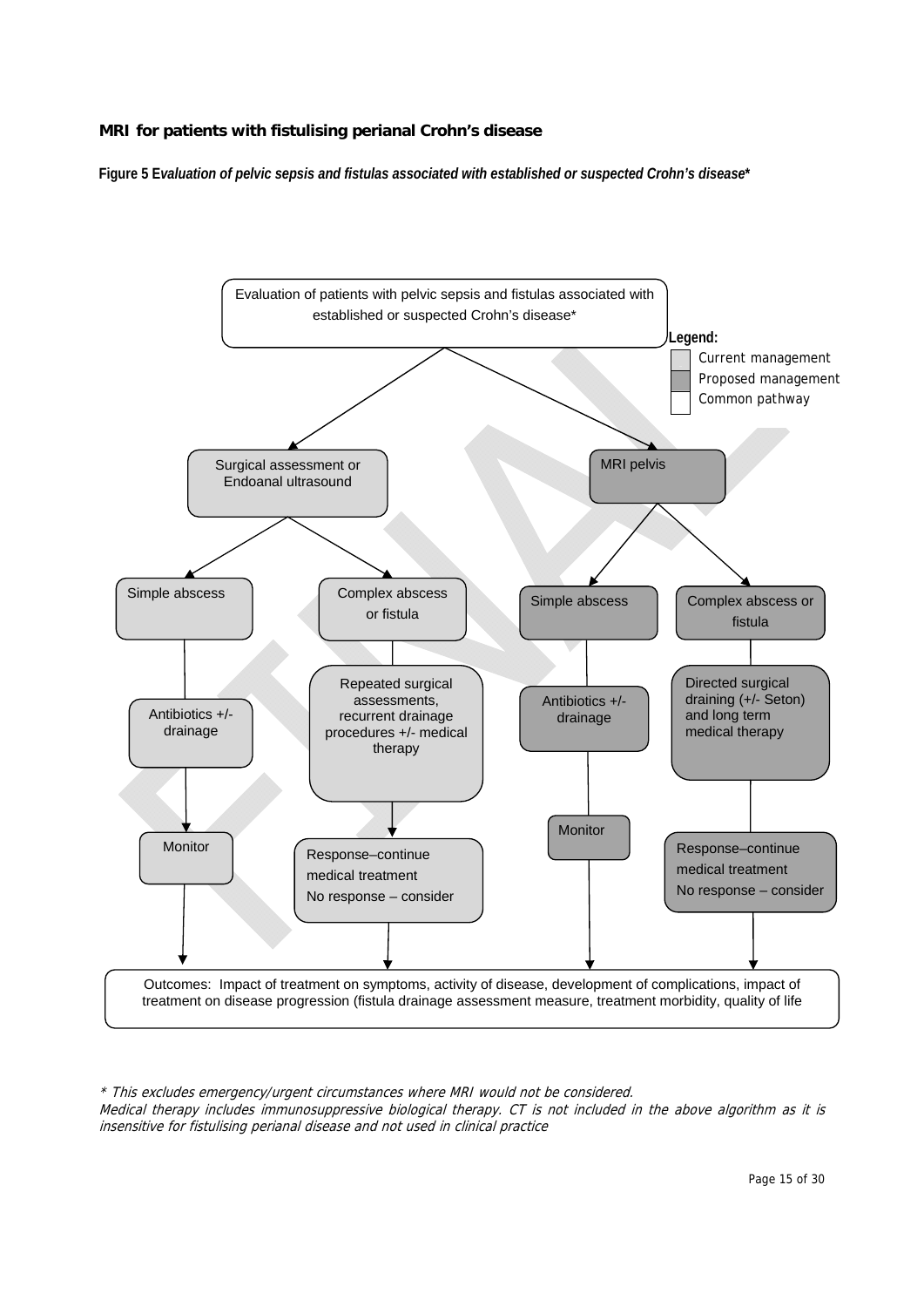#### **MRI for patients with fistulising perianal Crohn's disease** -

**Figure 6** *Assessment of change to therapy in patients with pelvis sepsis and fistulas from Crohn's disease*



Endoanal ultrasound is not really an available option in Australia. Surgical assessment cannot accurately define fistula anatomy, and is not useful to assess treatment. Clinical observation provides directive information to the surgeon, thereby limiting extent of surgery. Medical options depend in MRI findings.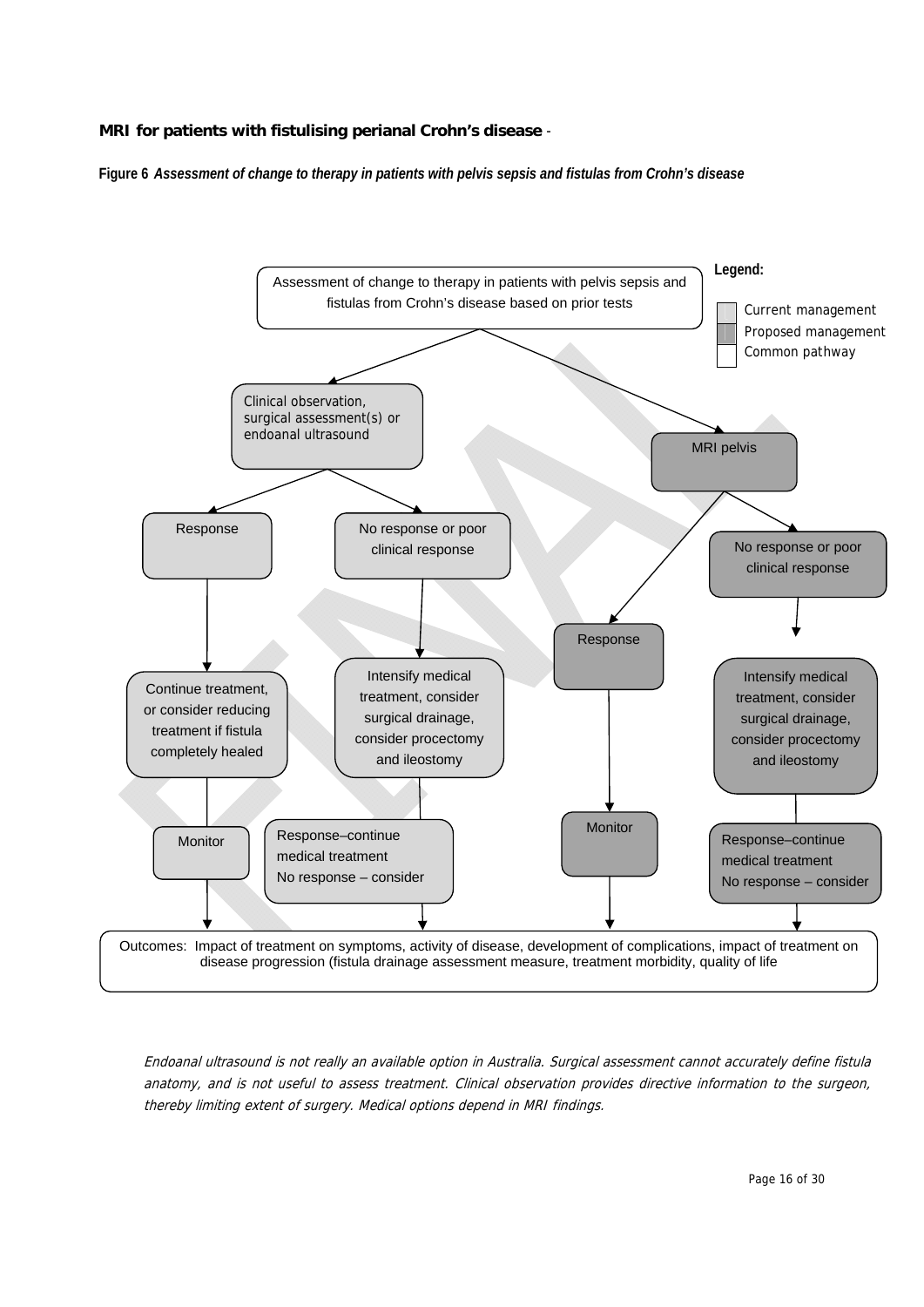## **Comparator**

#### CT

Abdominal CT is a radiological technique used in the diagnosis of small bowel Crohn's disease. This test provides multiplanar images of the lumen, wall and mesentery of the small bowel. These images have a high degree of spatial resolution and are generated via the use of multidetector CT technology following intravenous contrast and the ingestion of a contrast agent by the patient either orally or via a nasojejunal tube (CT enteroclysis CTE).

#### Small bowel follow through (SBFT)

SBFT is a radiological technique for imaging the small bowel. Barium is either ingested by the patient or administered by enteroclysis and then x-ray images are taken of the abdomen. In some Australia settings, SBFT has been superseded by abdomen CT/CTE however clinical practice varies across settings. Moreover, its use is limited by high radiation exposure.

#### Endoanal Ultrasound

To perform endoanal ultrasound a dedicated probe is required, which can be attached to some standard ultrasound machines. Endoanal ultrasound is only used for perianal disease, as opposed to standard ultrasound which is used for gynaecological evaluation of the pelvis, renal tract or hepatobiliarypancreatic tree. Expertise in Australia with endoanal ultrasound is limited as there is no formal training and the investigation is usually carried out by interested clinicians who may not specific radiological training in ultrasound (Rieger et al 2004).The main disadvantage with this endoanal ultrasound is its ability to assess deep, complex fistulas accurately.

#### Surgical Examination

In practice, surgical assessment [examination under anaesthesia (EUA)]and exploration is undertaken to evaluate fistulising Crohn's disease. This consists of visual inspection, palpation and the passage of metal probes into fistula tracks under general anaesthesia. EUA is the gold standard in the evaluation and classification of acute deterioration of perianal sepsis in Crohn's disease. It is expensive however and carries the risk of damage to the anal sphincter during the procedure leading to incontinence.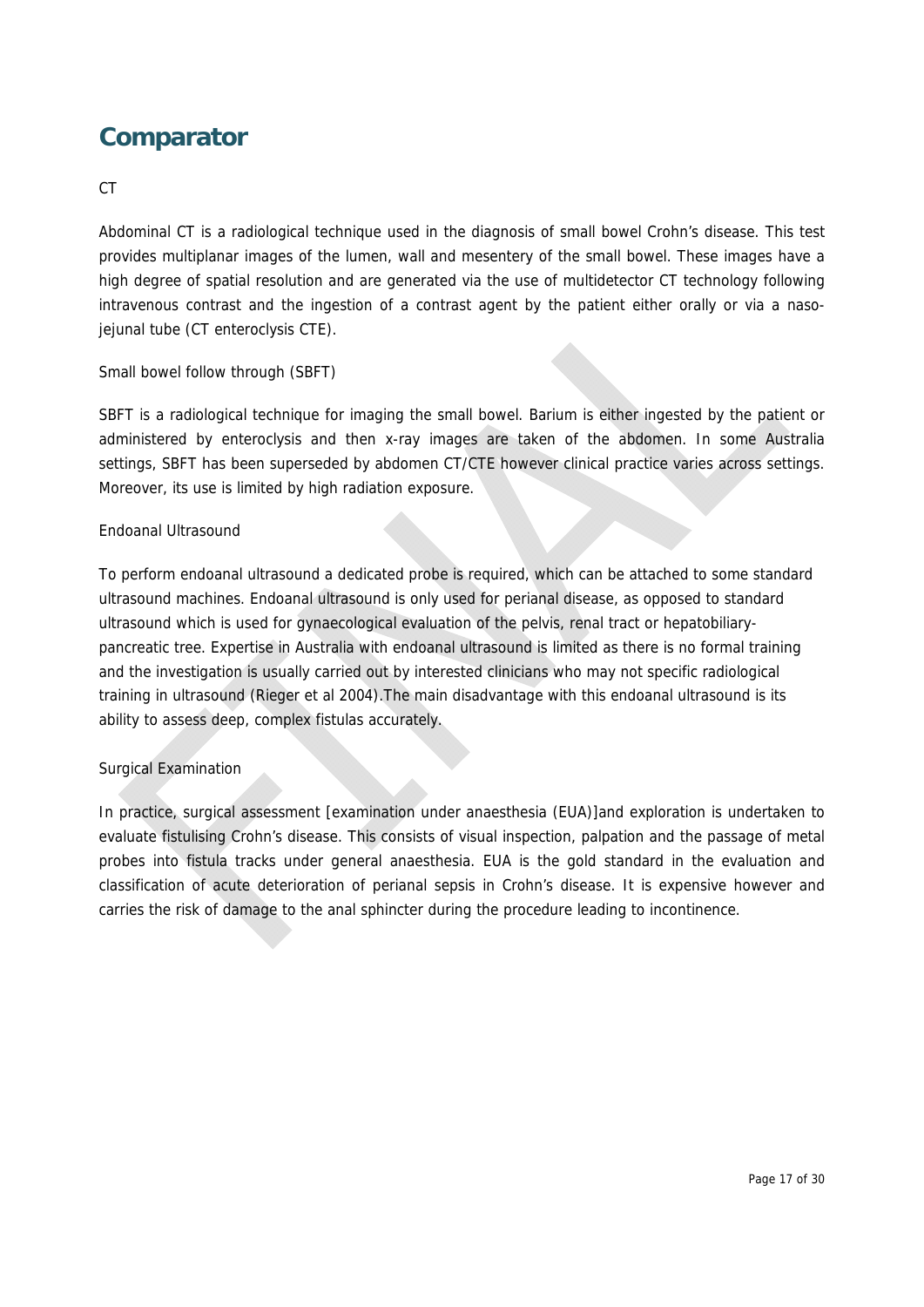## **Clinical claim**

The clinical claims for MRI (small bowel and pelvis) relative to its comparator(s) are listed below.

#### Potential benefits:

MRI has advantages over other radiological imaging techniques and methods of examination such as EUA in terms of both safety and effectiveness.

In terms of safety the main benefit of MRI is the lack of ionising radiation particularly given that many patients are young and may have multiple follow-up scans to assess disease activity.

It also offers a non-invasive method of evaluating perianal disease, (in comparison to surgical examination) reducing the risk of complications associated with anaesthesia and surgical evaluation.

In terms of effectiveness it is claimed that MRI may have similar sensitivity and specificity to CT in adults with known Crohn's disease (American College of Radiology 2011; Panes et al 2011) and may in fact be more accurate in areas such as

- distinguishing between inflammation and fibrosis
- demonstrating the transmural nature and severity of bowel wall inflammation,

#### Potential harms (disadvantages):

The main disadvantages in the literature relate to the availability of MRI, the cost of the test and the acceptance by patients (due to the length of time to undertake the test)(Zimmermann & Al-Hawary 2011).

MRI is contraindicated in a small proportion of patients, such as those with pacemakers, internal defibrillators and aneurysm clips. These circumstances are most unusual in the patient population with Crohn's disease who are usually young.

On the basis of this, the clinical claim for MRI in small bowel and pelvis is that it has both superior (or at the very least, comparable) effectiveness and superior safety compared to other options including CT, SBFT, endoanal ultrasound and EUA. As such on the basis of Table 3 below a cost effectiveness or cost utility analysis would seem to be most appropriate. This however is dependent on the evidence; other approaches may be considered once the evidence has been reviewed however these would need to be justified in the report.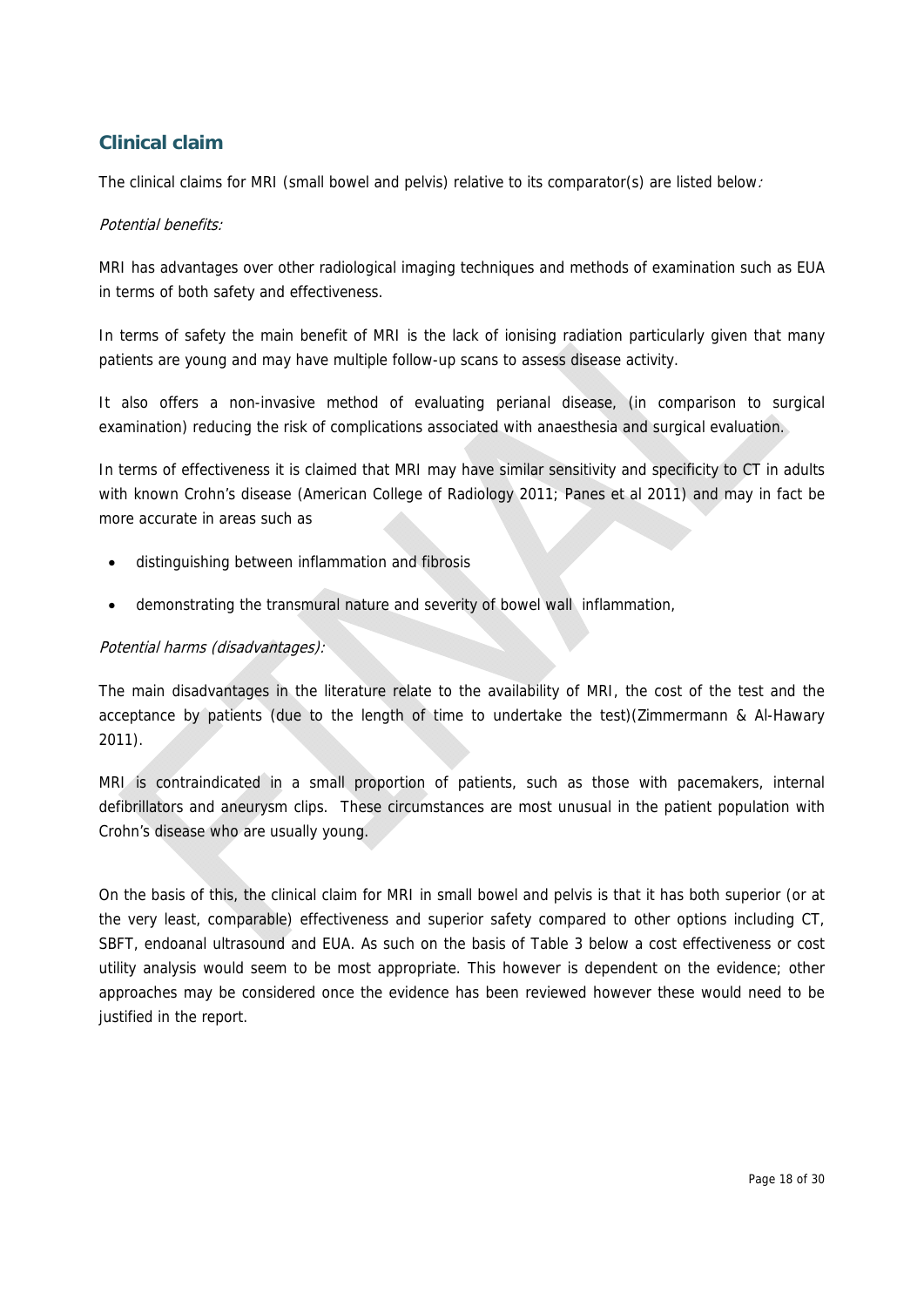|                           |              | Comparative effectiveness versus comparator |                   |                   |                      |                   |  |  |
|---------------------------|--------------|---------------------------------------------|-------------------|-------------------|----------------------|-------------------|--|--|
|                           |              | Superior                                    |                   | Non-inferior      | Inferior             |                   |  |  |
|                           |              | <b>CEA/CUA</b>                              |                   |                   | Net clinical benefit | <b>CEA/CUA</b>    |  |  |
|                           | Superior     |                                             |                   | <b>CEA/CUA</b>    | Neutral benefit      | CEA/CUA*          |  |  |
| safety                    |              |                                             |                   |                   | Net harms            | None <sup>^</sup> |  |  |
| comparator<br>Comparative | Non-inferior | <b>CEA/CUA</b>                              |                   | CEA/CUA*          | None <sup>^</sup>    |                   |  |  |
| versus                    |              | Net clinical benefit                        | CEA/CUA           |                   |                      |                   |  |  |
|                           | Inferior     | Neutral benefit                             | CEA/CUA*          | None <sup>^</sup> | None <sup>^</sup>    |                   |  |  |
|                           |              | Net harms                                   | None <sup>^</sup> |                   |                      |                   |  |  |

**Table 3: Classification of an intervention for determination of economic evaluation to be presented** 

Abbreviations: CEA = cost-effectiveness analysis; CUA = cost-utility analysis

May be reduced to cost-minimisation analysis. Cost-minimisation analysis should only be presented when the proposed service has been indisputably demonstrated to be no worse than its main comparator(s) in terms of both effectiveness and safety, so the difference between the service and the appropriate comparator can be reduced to a comparison of costs. In most cases, there will be some uncertainty around such a conclusion (i.e., the conclusion is often not in disputable). Therefore, when an assessment concludes that an intervention was no worse than a comparator, an assessment of the uncertainty around this conclusion should be provided by presentation of cost-effectiveness and/or cost-utility analyses.

^ No economic evaluation needs to be presented; MSAC is unlikely to recommend government subsidy of this intervention

The key uncertainties surrounding the selection and implementation of the economic analysis include the following:

- **Obtaining comparative effectiveness data to populate a CEA/CUA model**. The use of MRI in Crohn's disease is relatively new and there is likely to be limited evidence relating to its comparative effectiveness particularly in relation to the evaluation of response. While accuracy information may be available, data on change of management and impact on health outcomes may be limited.
- **Sub group analysis of use of MRI in the evaluation of known or suspected Crohn's**  disease in pregnancy. The lower radiation dose of MRI relative to CT, and hence its superior safety, is the key clinical claim of MRI in this population. The proposed population is also likely to be very small and it is possible that a discussion of the costs and consequences of funding MRI in this group may be more appropriate than a decision analytic model aimed at estimating cost effectiveness.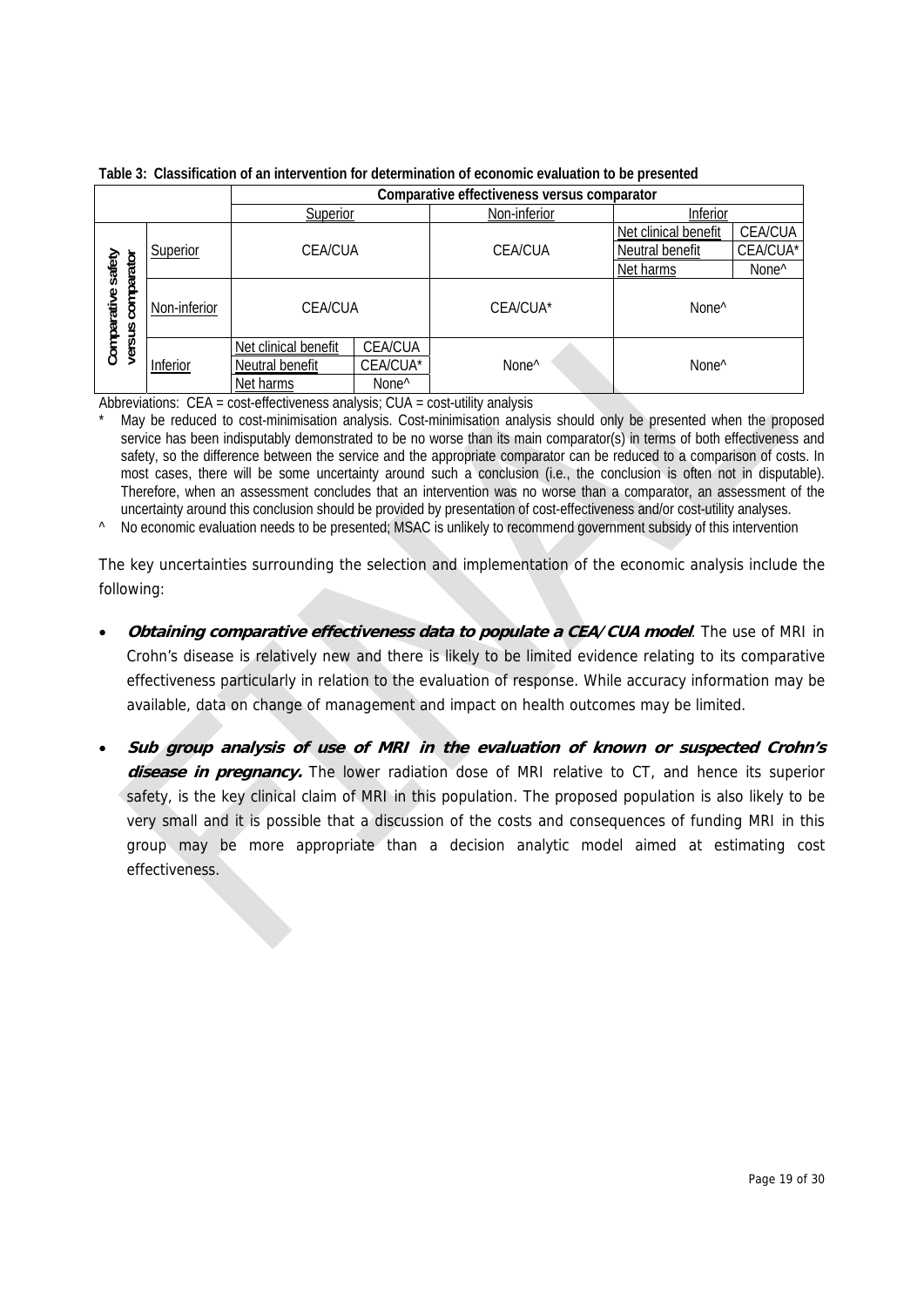## **Outcomes and health care resources affected by introduction of proposed intervention**

#### **Outcomes**

#### **MRI for patients with small bowel Crohn's disease**

Diagnostic performance Sensitivity **Specificity** Additional TP and FP Diagnostic yield

Therapeutic impact % change in management plans (e.g. avoidance of surgical procedures)

#### Patient outcomes

Impact of treatment on symptoms Activity of disease Development of complications Crohn's disease progression Treatment morbidity Quality of life

#### **MRI for patients with fistulising perianal Crohn's disease**

Diagnostic performance

**Sensitivity Specificity** Additional TP and FP Diagnostic yield

Therapeutic impact % change in management plans (e.g. avoidance of surgical procedures)

Patient outcomes Impact of treatment on symptoms Activity of disease Development of complications Fistula Drainage Assessment Measure Treatment morbidity Quality of life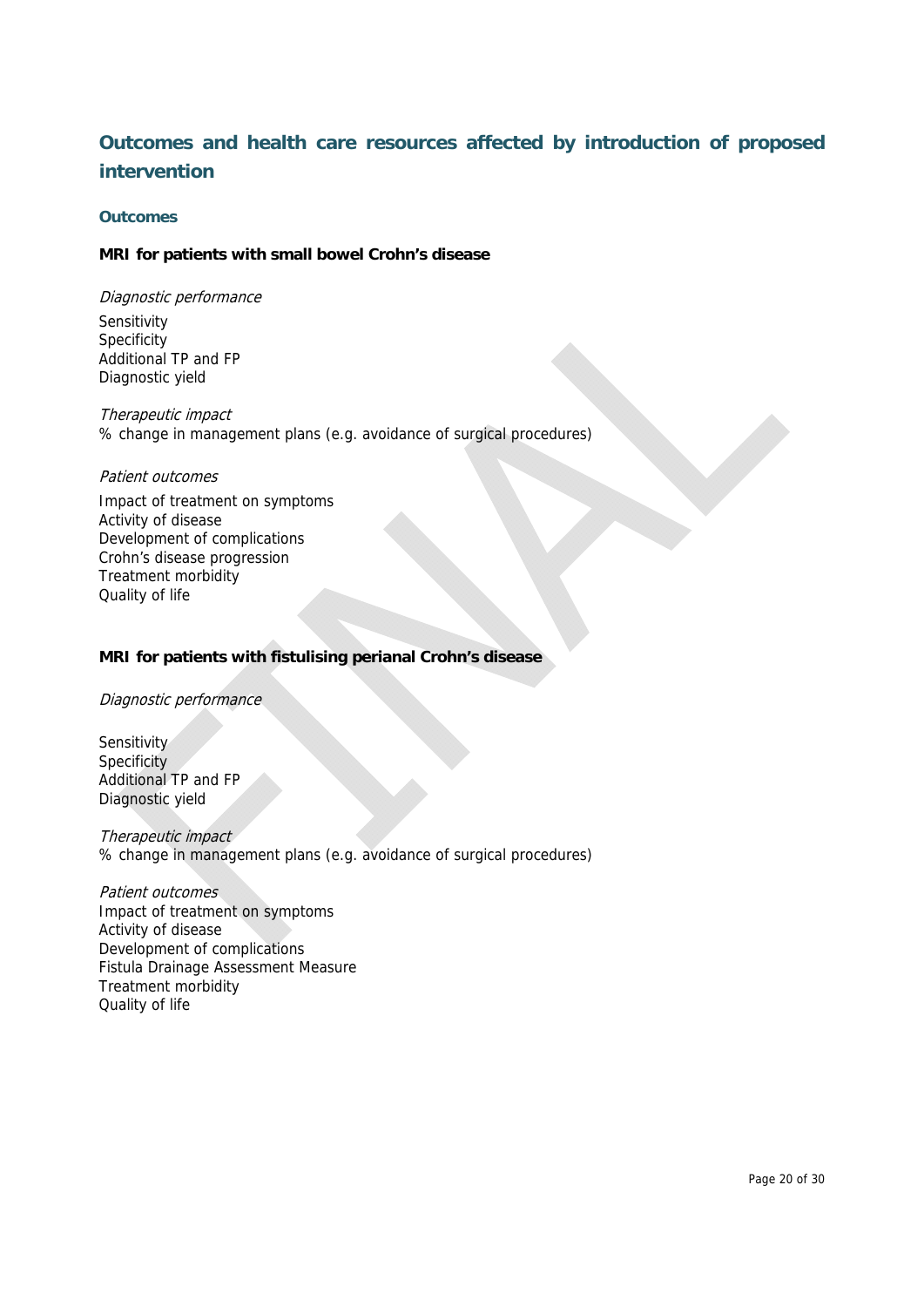#### **Health care resources**

#### Consequences:

The main potential consequence of using MRI in the clinical management of patients with Crohn's disease is a reduced risk to the patient by avoiding ionising radiation association with alternative imaging tests. Given that it may be a more accurate diagnostic test in terms of assessing the location, extent and severity of disease it may also lead to changes in patient management such as avoidance of surgery, and may ultimately result in improved patient outcomes.

#### Costs:

Small bowel: If publically funded MRI will replace CT or SBFT (which is no longer used regularly in the investigation of Crohn's patients) currently performed in the patient population. Therefore some of the costs of MRI will be offset by a reduction in reimbursement costs for these tests. Costs associated with treatment (or delayed treatment) may also be reduced should MRI result in earlier or more appropriate treatment, particularly in the setting of proposed assessment of treatment response in patients with Crohn's disease.

In terms of perianal disease MRI would reduce the need for repeated surgical examinations. MRI is less costly than surgical examination. Costs associated with treatment may also be reduced should MRI result in more appropriate interventions or cessation of expensive drug treatment in the situation where assessing treatment with MRI shows no improvement or conversely where MRI should the fistula has fully healed.

#### Estimating utilisation

The applicant provides an estimation of potential utilisation of MRI in small bowel Crohn's disease based on published data regarding the natural history of Crohn's disease. Using a cohort of 100 newly diagnosed patients with Crohn's disease, it is estimated that the requirement for MRI small bowel would be 20 in the first year, and 3 per annum thereafter. Repeat investigations may also be required. This figure does not take into account patients with known disease (prevalence) which is the target population for this test. It is estimated that in Australia the prevalence of Crohn's disease is about 50 per 100 000 population.

MRI of the pelvis is required for most patients with perianal fistulas. Using a cohort of 100 newly diagnosed patients with Crohn's disease, - the applicant estimates that 5% may have a perianal fistula at presentation and another 7% by the end of the year (12% in total). The rate of new fistulas thereafter is about 1% per annum and patients would probably require repeat investigations. The demand for MRI in patients with perianal fistulas would be higher once taking into account prevalent cases, it is estimated that around 20% of all Crohn's disease patients will experience a fistula at some stage.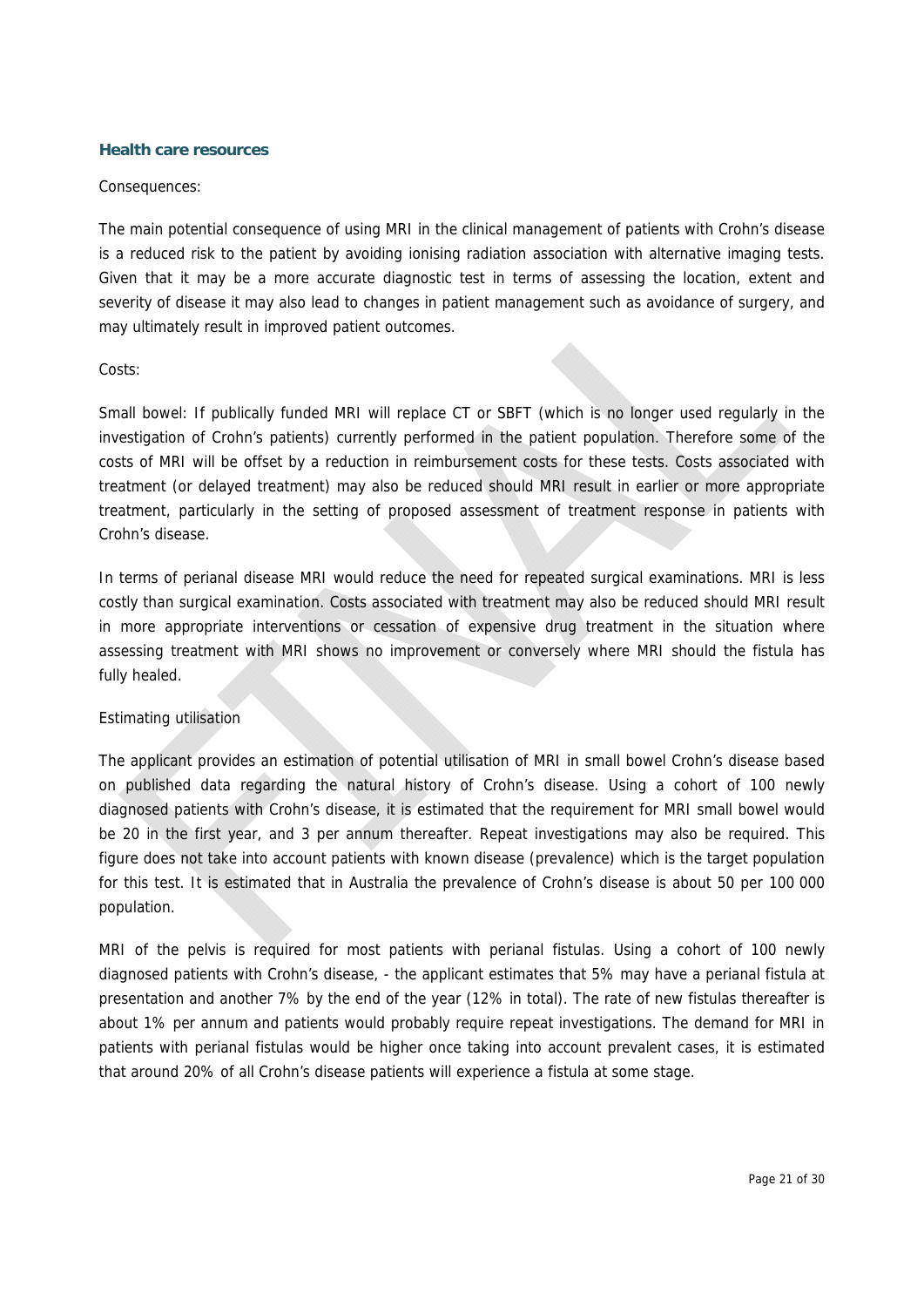| Table 4: List of resources to be considered in the economic analysis (not exhaustive) |
|---------------------------------------------------------------------------------------|
|---------------------------------------------------------------------------------------|

|                |                                                                  |                         |                                                |                                                    | Number of                                                                                       | Disaggregated unit cost |                 |                         |                              |         |               |
|----------------|------------------------------------------------------------------|-------------------------|------------------------------------------------|----------------------------------------------------|-------------------------------------------------------------------------------------------------|-------------------------|-----------------|-------------------------|------------------------------|---------|---------------|
|                |                                                                  | Provider of<br>resource | Setting in<br>which<br>resource is<br>provided | Proportion<br>of patients<br>receiving<br>resource | units of<br>resource<br>per relevant<br>time<br>horizon per<br>patient<br>receiving<br>resource | <b>MBS</b>              | Safety<br>nets* | Other<br>govt<br>budget | Private<br>health<br>insurer | Patient | Total<br>cost |
|                | Resources provided to identify eligible population (comparators) |                         |                                                |                                                    |                                                                                                 |                         |                 |                         |                              |         |               |
| $\overline{a}$ | <b>MRI</b>                                                       | Radiologists            | Outpatient                                     |                                                    |                                                                                                 |                         |                 |                         |                              |         |               |
|                | CT/CTE                                                           | Radiologist             | Outpatient                                     |                                                    |                                                                                                 |                         |                 |                         |                              |         |               |
|                | <b>SBFT</b>                                                      | Radiologist             | Outpatient                                     |                                                    |                                                                                                 |                         |                 |                         |                              |         |               |
|                | Surgical                                                         | Specialist              | Outpatient/                                    |                                                    |                                                                                                 |                         |                 |                         |                              |         |               |
|                | Examination                                                      |                         | Inpatient                                      |                                                    |                                                                                                 |                         |                 |                         |                              |         |               |
|                | Resources provided to prior or in conjunction with comparators   |                         |                                                |                                                    |                                                                                                 |                         |                 |                         |                              |         |               |
|                | Colonoscopy                                                      | Specialist              | Outpatient/<br>Inpatient                       |                                                    |                                                                                                 |                         |                 |                         |                              |         |               |
|                | Consultant/<br>Specialist                                        | Specialist              | Outpatient/<br>Inpatient                       |                                                    |                                                                                                 |                         |                 |                         |                              |         |               |
|                |                                                                  | Specialist              | Outpatient/<br>Inpatient                       |                                                    |                                                                                                 |                         |                 |                         |                              |         |               |
|                | Resources provided in association with medical therapy           |                         |                                                |                                                    |                                                                                                 |                         |                 |                         |                              |         |               |
|                | Prednisone                                                       | Specialist              | Outpatient/<br>Inpatient                       |                                                    |                                                                                                 |                         |                 |                         |                              |         |               |
|                | Azathioprine                                                     | Specialist              | Outpatient/<br>Inpatient                       |                                                    |                                                                                                 |                         |                 |                         |                              |         |               |
|                | Mesalazine                                                       | Specialist              | Outpatient/<br>Inpatient                       |                                                    |                                                                                                 |                         |                 |                         |                              |         |               |
|                | Infliximab                                                       | Specialist              | Outpatient/<br>Inpatient                       |                                                    |                                                                                                 |                         |                 |                         |                              |         |               |
|                | Administration<br>costs                                          | Specialist              | Outpatient/<br>Inpatient                       |                                                    |                                                                                                 |                         |                 |                         |                              |         |               |
|                | Adalimumab                                                       | Specialist              | Outpatient/<br>Inpatient                       |                                                    |                                                                                                 |                         |                 |                         |                              |         |               |
|                |                                                                  |                         |                                                |                                                    |                                                                                                 |                         |                 |                         |                              |         |               |
|                | Resources provided to deliver surgery therapy                    |                         |                                                |                                                    |                                                                                                 |                         |                 |                         |                              |         |               |
|                | Consultant surgeon                                               | Specialist              | Outpatient/<br>Inpatient                       |                                                    |                                                                                                 |                         |                 |                         |                              |         |               |
|                | Hospitalisation                                                  | Specialist              | Inpatient                                      |                                                    |                                                                                                 |                         |                 |                         |                              |         |               |
|                | General practitioner                                             | GP                      | Outpatient/<br>Inpatient                       |                                                    |                                                                                                 |                         |                 |                         |                              |         |               |
|                |                                                                  |                         |                                                |                                                    |                                                                                                 |                         |                 |                         |                              |         |               |

‐ MRI costs for contrast agent and nastogastic tube also need to be taken into account.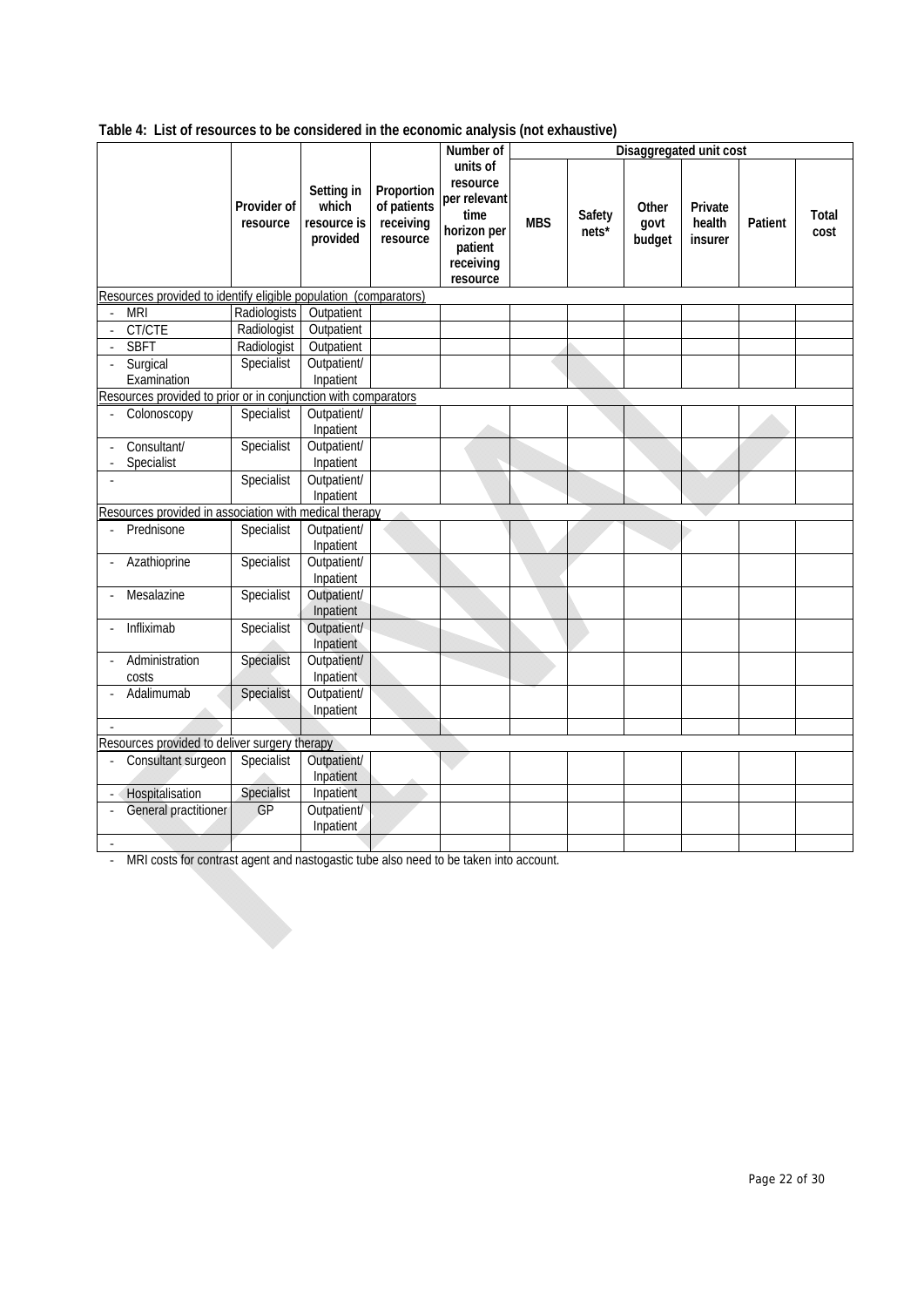## **Proposed structure of economic evaluation (decision-analytic)**

For patients with small bowel Crohn's the following indications are proposed:

- Evaluation of disease extent at the time of initial diagnosis of Crohn's disease (including pregnant women)
- Evaluation of exacerbation/suspected complications of known Crohn's disease(including pregnant women)
- Evaluation of suspected Crohn's disease in pregnancy
- Assessment of change to therapy in patients with Crohn's disease

For patients with fistulising perianal Crohn's disease the following indications are proposed:

- Evaluation of pelvic sepsis and fistulas associated with established or suspected Crohn's disease
- Assessment of change to therapy in patients with pelvic sepsis and fistulas from Crohn's disease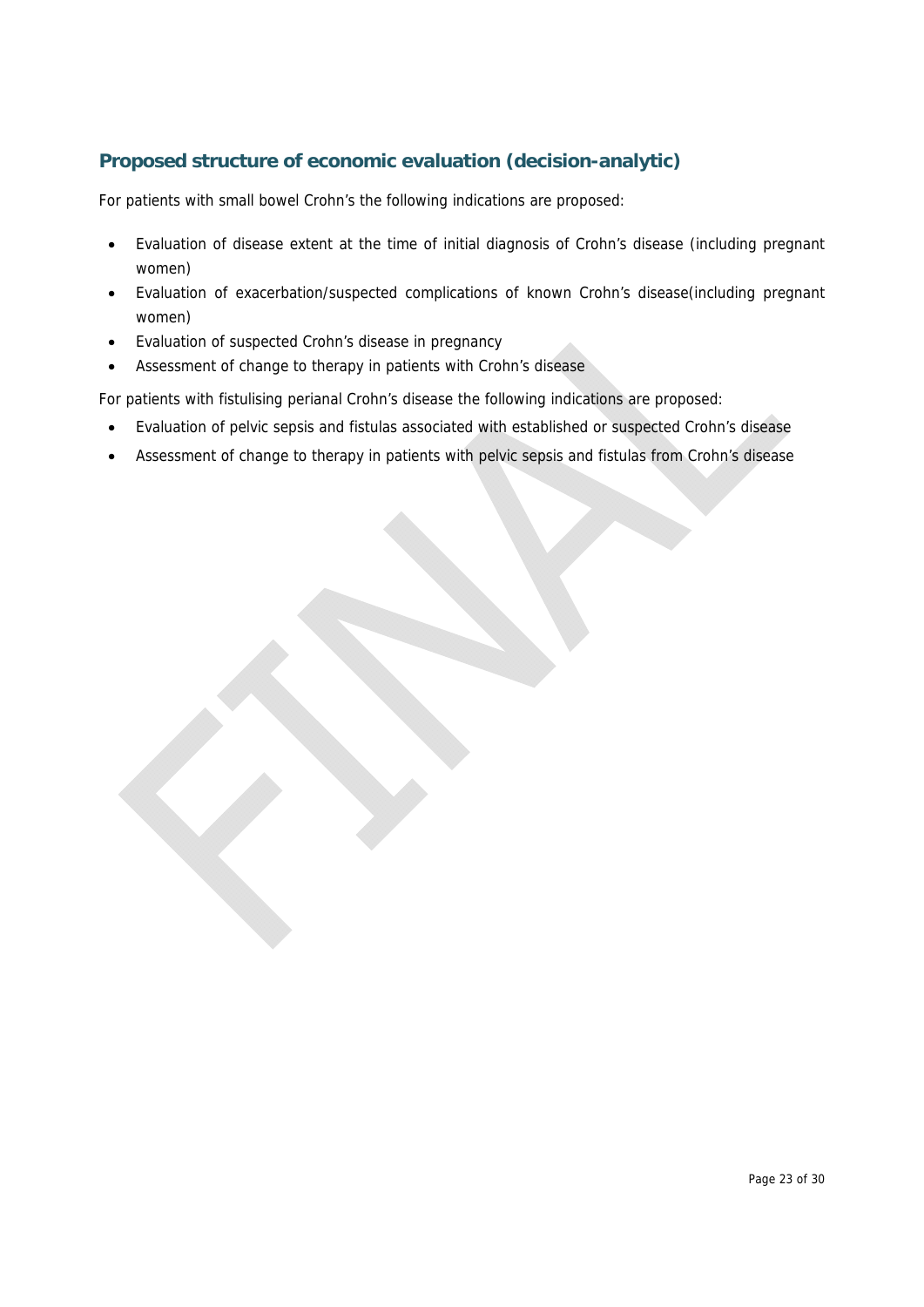**Table 5 PICO to define the research question for the evaluation of disease extent at time of initial diagnosis of Crohn's disease** 

| Patients                                                                                                                                                                        | Intervention    | Comparator                                                                                                                                                                                                                                       | Outcomes to be                                                                                                                                                                                                                                                                                                                                                                            | Healthcare resources |
|---------------------------------------------------------------------------------------------------------------------------------------------------------------------------------|-----------------|--------------------------------------------------------------------------------------------------------------------------------------------------------------------------------------------------------------------------------------------------|-------------------------------------------------------------------------------------------------------------------------------------------------------------------------------------------------------------------------------------------------------------------------------------------------------------------------------------------------------------------------------------------|----------------------|
|                                                                                                                                                                                 |                 |                                                                                                                                                                                                                                                  | assessed                                                                                                                                                                                                                                                                                                                                                                                  | to be considered     |
| Patients with initial<br>suspected diagnosis of<br>Crohn's disease with<br>symptoms of small<br>bowel involvement but<br>abnormal or normal<br>terminal ileum on<br>colonoscopy | MRI small bowel | <b>CT</b><br><b>SBFT</b>                                                                                                                                                                                                                         | Diagnostic performance<br>Sensitivity<br>Specificity<br>Additional TP and FP<br>Diagnostic yield<br>Therapeutic impact<br>% change in<br>management plans (for<br>example from medical<br>to surgery)<br>Patient outcomes<br>Impact of treatment on<br>symptoms<br>Activity of disease<br>Development of<br>complications<br>Crohn's disease<br>progression<br><b>Treatment morbidity</b> | See table 4          |
|                                                                                                                                                                                 |                 | What is the safety and effectiveness and cost-effectiveness of MRI small bowel in comparison to CT and SBFT for the evaluation of<br>disease extent in patients initially diagnosed with Crohn's disease with suspected small bowel involvement? | Quality of life                                                                                                                                                                                                                                                                                                                                                                           |                      |

#### **Figure 7 Simplified decision tree structure for the evaluation of disease extent at the time of initial diagnosis of Crohn's disease**

The difference in health resources (surgery vs. medical treatment) will be determined by the proportions in each branch – which will be driven by the discordant results between the imaging tests. While the below tree does not outline paths for true/false negative and true/false positive results this will be incorporated in the cost-effectiveness model for the final assessment.

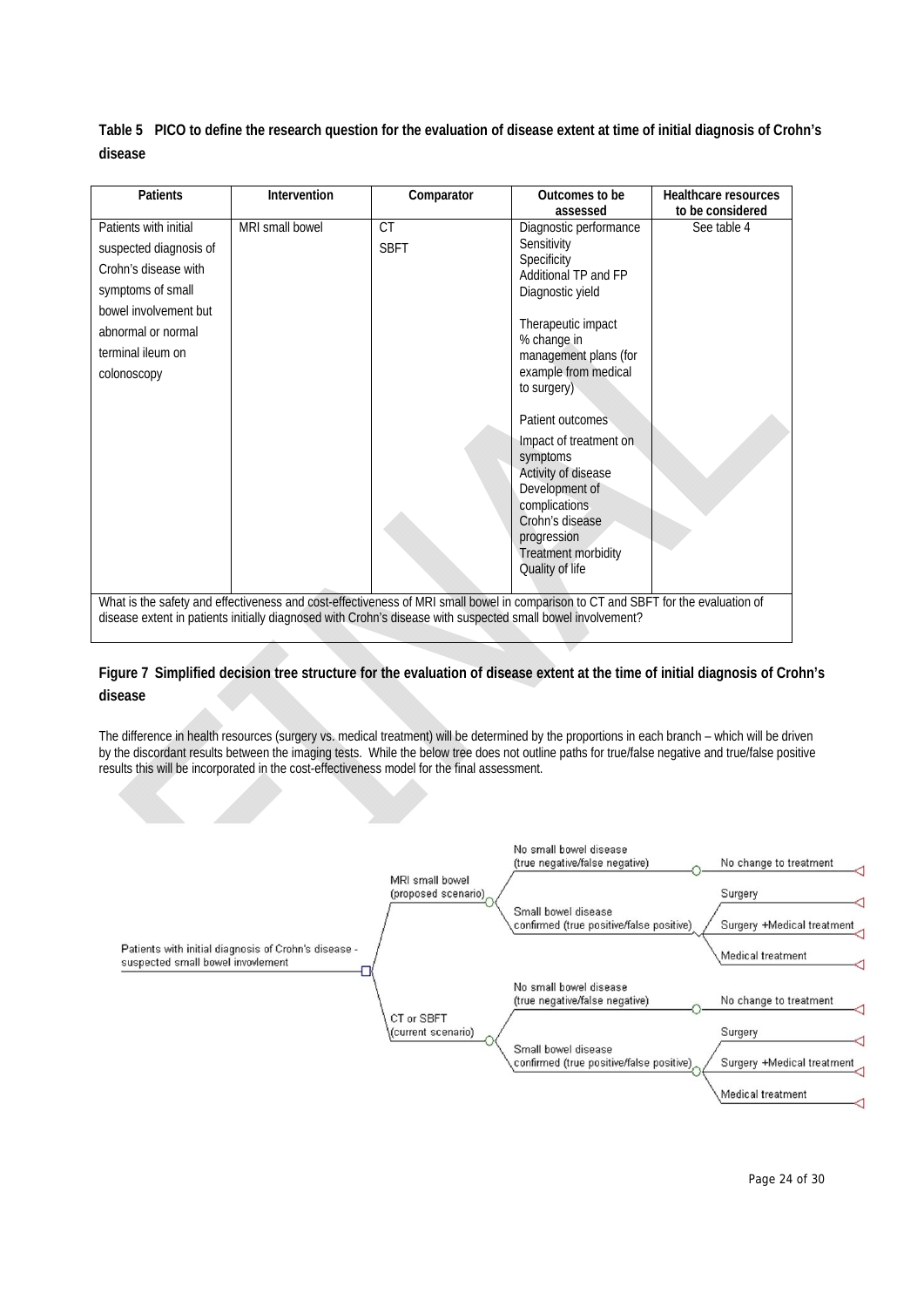| <b>Patients</b>                                                                                                                                                                                                   | Intervention    | Comparator  | Outcomes to be                                                                                                                                                                                      | Healthcare resources |
|-------------------------------------------------------------------------------------------------------------------------------------------------------------------------------------------------------------------|-----------------|-------------|-----------------------------------------------------------------------------------------------------------------------------------------------------------------------------------------------------|----------------------|
|                                                                                                                                                                                                                   |                 |             | assessed                                                                                                                                                                                            | to be considered     |
| Patients with                                                                                                                                                                                                     | MRI small bowel | <b>CT</b>   | Diagnostic performance                                                                                                                                                                              | See Table 4          |
| exacerbation/suspected                                                                                                                                                                                            |                 | <b>SBFT</b> | Sensitivity                                                                                                                                                                                         |                      |
| complications of known                                                                                                                                                                                            |                 |             | Specificity<br>Additional TP and FP                                                                                                                                                                 |                      |
| Crohn's disease                                                                                                                                                                                                   |                 |             | Diagnostic yield                                                                                                                                                                                    |                      |
|                                                                                                                                                                                                                   |                 |             | Therapeutic impact<br>% change in<br>management plans (for<br>example from medical<br>to surgery)                                                                                                   |                      |
|                                                                                                                                                                                                                   |                 |             | Patient outcomes<br>Impact of treatment on<br>symptoms<br>Activity of disease<br>Development of<br>complications<br>Crohn's disease<br>progression<br><b>Treatment morbidity</b><br>Quality of life |                      |
|                                                                                                                                                                                                                   |                 |             |                                                                                                                                                                                                     |                      |
| What is the safety and effectiveness and cost-effectiveness of MRI small bowel in comparison to CT and SBFT for the evaluation of<br>patients with exacerbation/suspected complications of known Crohn's disease? |                 |             |                                                                                                                                                                                                     |                      |

#### **Table 6: PICO to define the research question for the evaluation of patients with exacerbation/suspected complications of known Crohn's disease**

#### **Figure 8 Simplified decision tree structure for the evaluation of patients with exacerbation/suspected complications of known Crohn's disease**

The difference in health resources will be determined by the proportions in each branch – which will be driven by the discordant results between the imaging tests. While the below tree does not outline paths for true/false negative and true/false positive results this will be incorporated in the cost-effectiveness model for the final assessment.

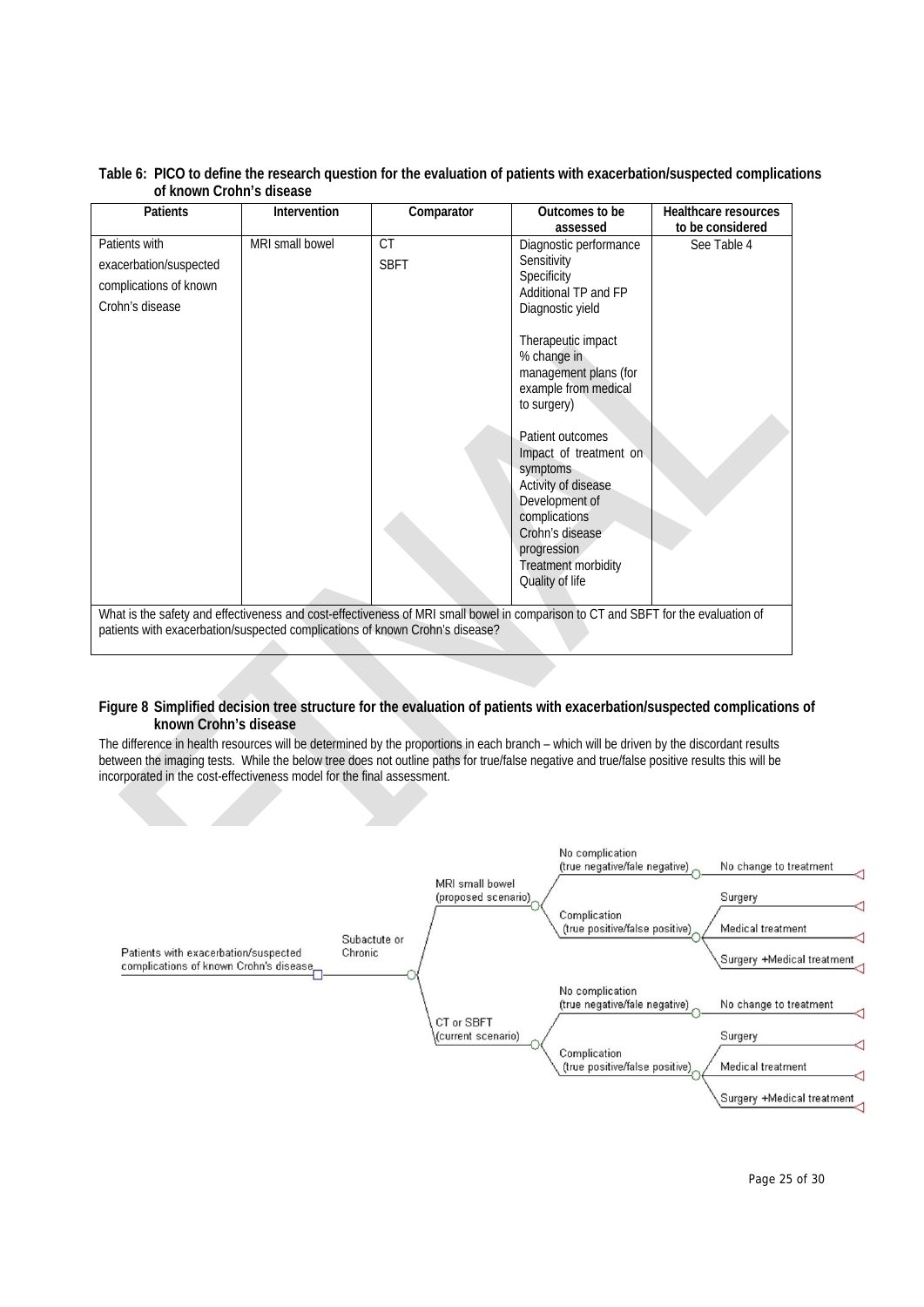| Table 7 PICO to define the research question for the evaluation of pregnant women with suspected small bowel |
|--------------------------------------------------------------------------------------------------------------|
| Crohn's disease based on positive                                                                            |

| <b>Patients</b>                                                                                                                                         | Intervention    |           | Comparator | Outcomes to be<br>Healthcare resources                                                                                                                                                                                                                             |                  |  |  |
|---------------------------------------------------------------------------------------------------------------------------------------------------------|-----------------|-----------|------------|--------------------------------------------------------------------------------------------------------------------------------------------------------------------------------------------------------------------------------------------------------------------|------------------|--|--|
|                                                                                                                                                         |                 |           |            | assessed                                                                                                                                                                                                                                                           | to be considered |  |  |
| Pregnant women with                                                                                                                                     | MRI small bowel | Abdominal | Ultrasound | Diagnostic performance                                                                                                                                                                                                                                             | See Table 4      |  |  |
| suspected small bowel                                                                                                                                   |                 | (US)      |            | Sensitivity                                                                                                                                                                                                                                                        |                  |  |  |
| Crohn's disease based                                                                                                                                   |                 |           |            | Specificity<br>Additional TP and FP                                                                                                                                                                                                                                |                  |  |  |
| on clinical assessment                                                                                                                                  |                 |           |            | Diagnostic yield                                                                                                                                                                                                                                                   |                  |  |  |
|                                                                                                                                                         |                 |           |            | Therapeutic impact<br>% change in<br>management plans<br>Patient outcomes<br>Impact of treatment on<br>symptoms<br>Activity of disease<br>Development<br>0f<br>complications<br>Crohn's<br>disease<br>progression<br><b>Treatment morbidity</b><br>Quality of life |                  |  |  |
| What is the safety and effectiveness and cost-effectiveness of MRI in comparison to US in pregnant women with suspected small<br>bowel Crohn's disease? |                 |           |            |                                                                                                                                                                                                                                                                    |                  |  |  |
|                                                                                                                                                         |                 |           |            |                                                                                                                                                                                                                                                                    |                  |  |  |

#### **Figure 9 Simplified decision tree structure for the evaluation of patients with exacerbation/suspected complications of known Crohn's disease**

The difference in health resources will be determined by the proportions in each branch – which will be driven by the discordant results between the imaging tests.

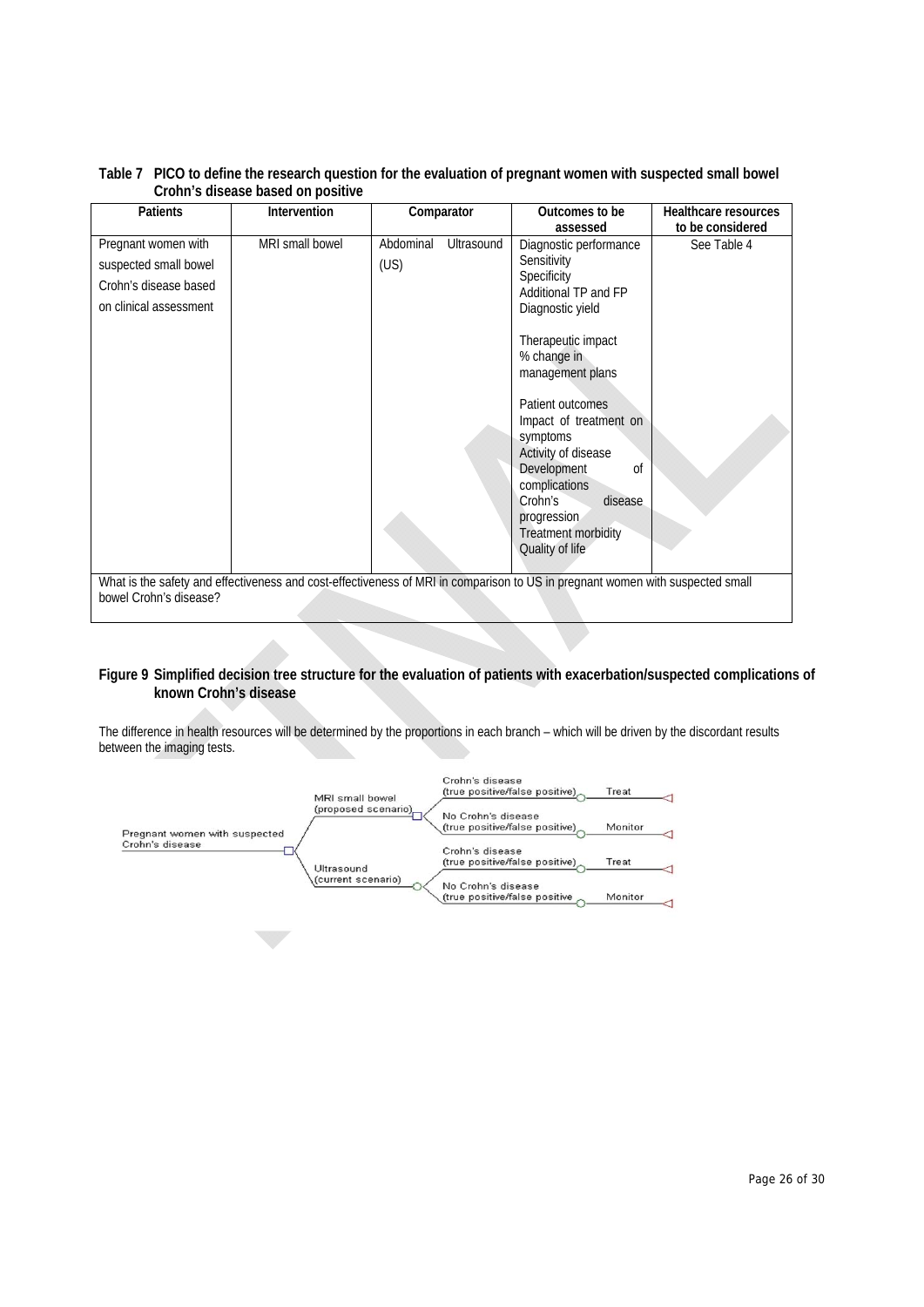**Table 8 PICO to define the research question for the assessment of change to therapy in patients with small bowel Crohn's disease**

| Patients               | Intervention                                                                  | Comparator                                                                                                                   | Outcomes to be                                                                                                                                                                                                                                               | <b>Healthcare resources</b> |
|------------------------|-------------------------------------------------------------------------------|------------------------------------------------------------------------------------------------------------------------------|--------------------------------------------------------------------------------------------------------------------------------------------------------------------------------------------------------------------------------------------------------------|-----------------------------|
|                        |                                                                               |                                                                                                                              | assessed                                                                                                                                                                                                                                                     | to be considered            |
| Assessment of change   | MRI small bowel                                                               | <b>CT</b>                                                                                                                    | Diagnostic performance                                                                                                                                                                                                                                       | See Table 4                 |
| to therapy in patients |                                                                               | <b>SBFT</b>                                                                                                                  | Sensitivity                                                                                                                                                                                                                                                  |                             |
| with small bowel       |                                                                               | Endoscopic assessment                                                                                                        | Specificity                                                                                                                                                                                                                                                  |                             |
|                        |                                                                               |                                                                                                                              | Additional TP and FP                                                                                                                                                                                                                                         |                             |
| Crohn's disease        |                                                                               |                                                                                                                              | Diagnostic yield                                                                                                                                                                                                                                             |                             |
|                        |                                                                               |                                                                                                                              | Therapeutic impact<br>% change in<br>management plans<br>Patient outcomes<br>Impact of treatment on<br>symptoms<br>Activity of disease<br>Development of<br>complications<br>Crohn's disease<br>progression<br><b>Treatment morbidity</b><br>Quality of life |                             |
|                        |                                                                               | What is the safety and effectiveness and cost-effectiveness of MRI in comparison to CT, SBFT or endoscopic assessment in the |                                                                                                                                                                                                                                                              |                             |
|                        | assessment of change to therapy in patients with small bowel Crohn's disease? |                                                                                                                              |                                                                                                                                                                                                                                                              |                             |
|                        |                                                                               |                                                                                                                              |                                                                                                                                                                                                                                                              |                             |

#### **Figure 10 Simplified decision tree structure for the assessment of change to therapy in patients with small bowel Crohn's disease**

The difference in health resources will be determined by the proportions in each branch – which will be driven by the discordant results between the imaging tests.

dia.

|                                 |                                        | Response    | Continue treatment                       |
|---------------------------------|----------------------------------------|-------------|------------------------------------------|
|                                 | MRI small bowel<br>(proposed scenario) |             | Discontinue/change treatment             |
| Assessment of change to therapy |                                        | No response | Change intensify treatment (e.g surgery) |
|                                 | CT or SBFT or Endoscopic assessment    | Response    | Continue treatment                       |
|                                 | (current scenario).                    |             | Discontinue/change treatment             |
|                                 |                                        | No response | Change intensify treatment (e.g surgery) |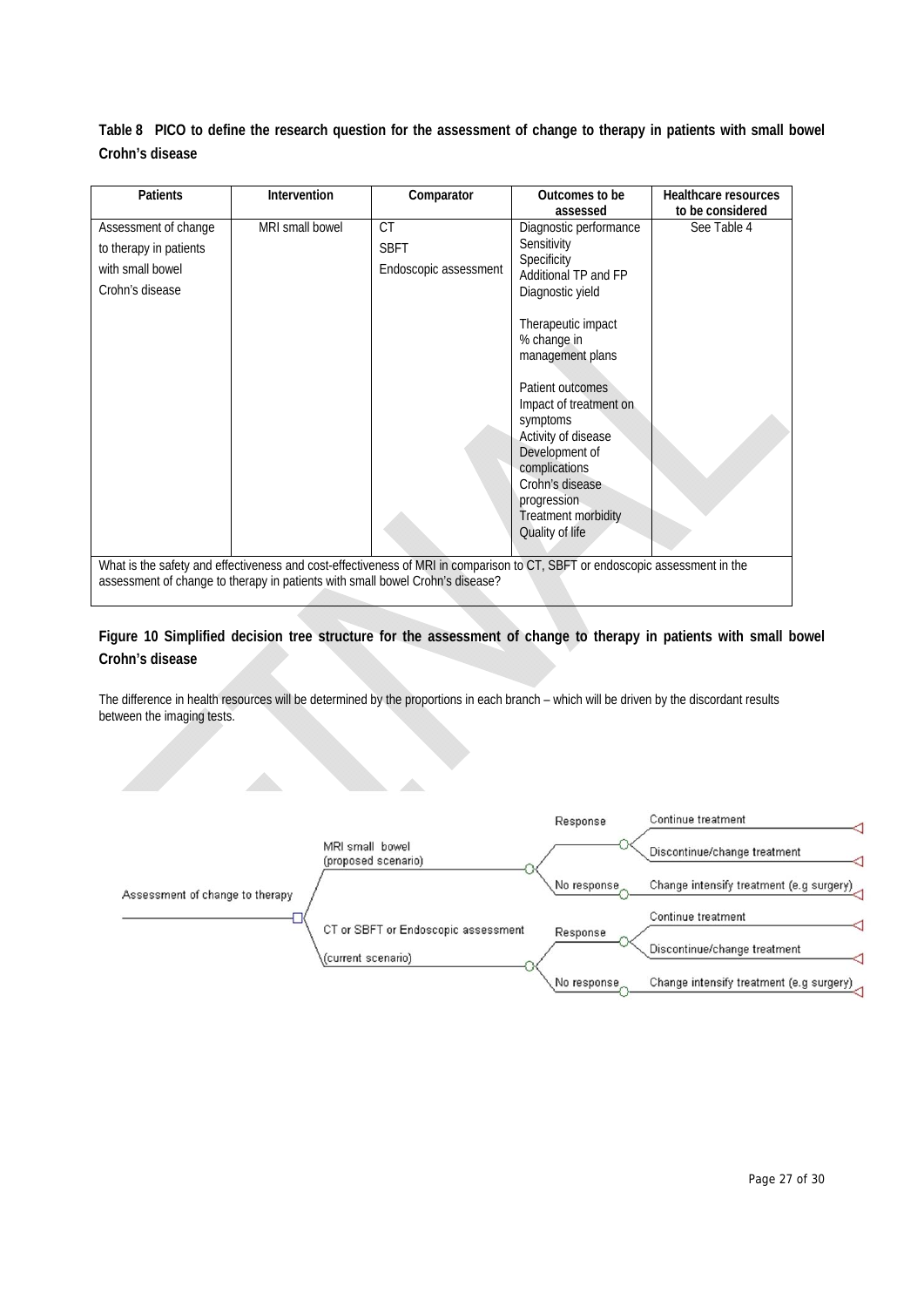| Patients                                                                                                                            | <b>Intervention</b> | Comparator                                             | Outcomes to be                                                                                                                                                                                                                                                                                                                                                                       | Healthcare resources |  |  |
|-------------------------------------------------------------------------------------------------------------------------------------|---------------------|--------------------------------------------------------|--------------------------------------------------------------------------------------------------------------------------------------------------------------------------------------------------------------------------------------------------------------------------------------------------------------------------------------------------------------------------------------|----------------------|--|--|
|                                                                                                                                     |                     |                                                        |                                                                                                                                                                                                                                                                                                                                                                                      |                      |  |  |
| Patients with pelvic<br>sepsis and fistulas<br>associated with<br>established or<br>suspected Crohn's<br>disease                    | MRI pelvis          | Surgical assessment or<br>Endoanal ultrasound<br>(EUS) | assessed<br>Diagnostic performance<br>Sensitivity<br>Specificity<br>Additional TP and FP<br>Diagnostic yield<br>Therapeutic impact<br>% change in<br>management plans<br>Patient outcomes<br>Impact of treatment on<br>symptoms<br>Activity of disease<br>Development of<br>complications<br>Fistula Drainage<br><b>Assessment Measure</b><br>Treatment morbidity<br>Quality of life | to be considered     |  |  |
|                                                                                                                                     |                     |                                                        |                                                                                                                                                                                                                                                                                                                                                                                      |                      |  |  |
| What is the safety and effectiveness and cost-effectiveness of MRI in comparison to CT, surgical assessment and endoanal ultrasound |                     |                                                        |                                                                                                                                                                                                                                                                                                                                                                                      |                      |  |  |
| in patients with pelvic sepsis and fistulas associated with established or suspected Crohn's disease?                               |                     |                                                        |                                                                                                                                                                                                                                                                                                                                                                                      |                      |  |  |

**Table 9 PICO to define the research question for the evaluation of patients with pelvic sepsis and fistulas associated with established or suspected Crohn's disease** 

#### **Figure 11Simplified decision tree structure for the evaluation of patients with pelvic sepsis and fistulas associated with established or suspected Crohn's disease**

The difference in health resources will be determined by the proportions in each branch – which will be driven by the discordant results between the imaging tests.

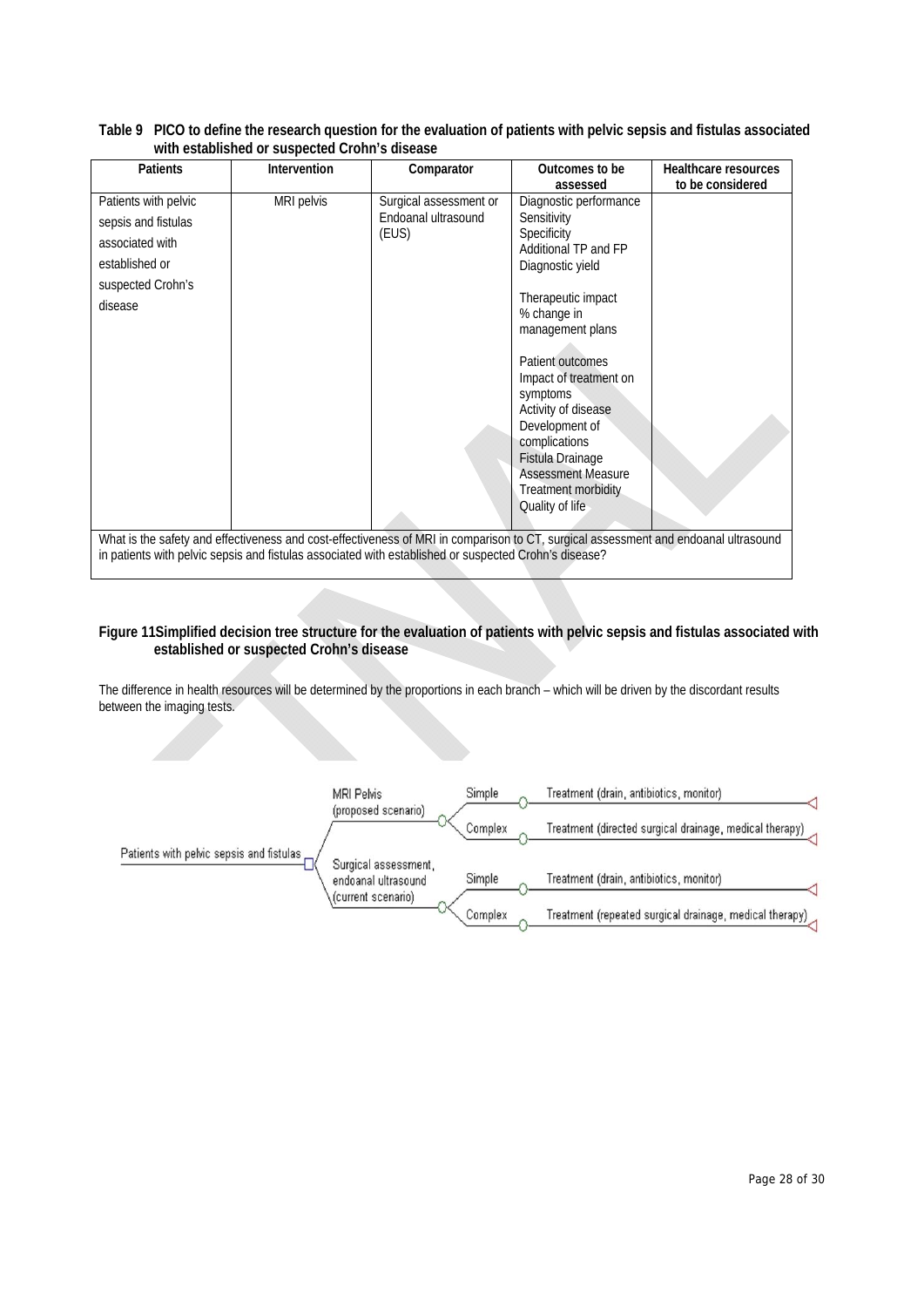| <b>Patients</b>                                                                                                                     | Intervention | Comparator             | Outcomes to be                                                                                                                                           | Healthcare resources |  |  |  |
|-------------------------------------------------------------------------------------------------------------------------------------|--------------|------------------------|----------------------------------------------------------------------------------------------------------------------------------------------------------|----------------------|--|--|--|
|                                                                                                                                     |              |                        | assessed                                                                                                                                                 | to be considered     |  |  |  |
| Assessment of change                                                                                                                | MRI pelvis   | Clinical observation,  | Diagnostic performance                                                                                                                                   | See Table 4          |  |  |  |
| to therapy in patients                                                                                                              |              | surgical assessment(s) | Sensitivity                                                                                                                                              |                      |  |  |  |
| with pelvic sepsis and                                                                                                              |              | Endoanal ultrasound    | Specificity                                                                                                                                              |                      |  |  |  |
|                                                                                                                                     |              | (EUS)                  | Additional TP and FP                                                                                                                                     |                      |  |  |  |
| fistulas from Crohn's                                                                                                               |              |                        | Diagnostic yield                                                                                                                                         |                      |  |  |  |
| disease                                                                                                                             |              |                        | Therapeutic impact<br>% change in<br>management plans<br>Patient outcomes<br>Impact of treatment on<br>symptoms<br>Activity of disease<br>Development of |                      |  |  |  |
|                                                                                                                                     |              |                        | complications<br>Fistula Drainage<br><b>Assessment Measure</b><br><b>Treatment morbidity</b>                                                             |                      |  |  |  |
|                                                                                                                                     |              |                        | Quality of life                                                                                                                                          |                      |  |  |  |
| What is the safety and effectiveness and cost-effectiveness of MRI in comparison to CT, surgical assessment and endoanal ultrasound |              |                        |                                                                                                                                                          |                      |  |  |  |
| in assessment of change to therapy in patients with pelvis sepsis and fistulas from Crohn's disease?                                |              |                        |                                                                                                                                                          |                      |  |  |  |
|                                                                                                                                     |              |                        |                                                                                                                                                          |                      |  |  |  |

**Table 10 PICO to define the research question for the assessment of change to therapy in patients with pelvic sepsis and fistulas from Crohn's disease** 

#### **Figure 12 Simplified decision tree structure for the assessment of change to therapy in patients with pelvic sepsis and fistulas from Crohn's disease**

The difference in health resources between the intervention and the comparator will be determined by the proportions in each branch – which will be driven by the true/false positive and true/false negative results.